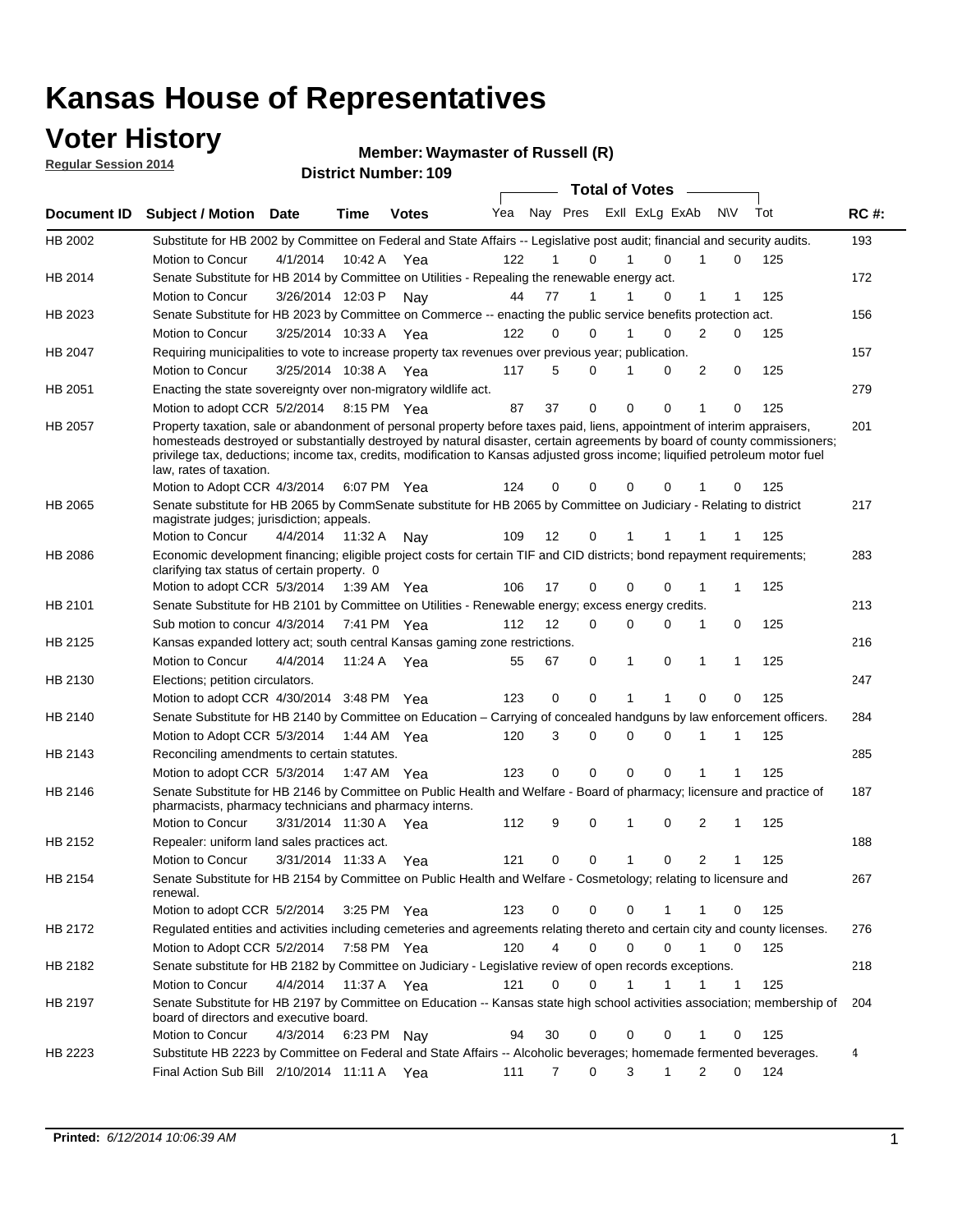### **Voter History**

**Regular Session 2014**

**Waymaster of Russell (R)**

| negurur ocssion zo i <del>⊣</del> |                                                                                                                                                                                                                                                                                                                                                                                                                                                                                                                                                                                                                                                                                                                                                                                                                                                                                                                 |                       |             |              |     |    |             |                       |                         |                      |     |             |
|-----------------------------------|-----------------------------------------------------------------------------------------------------------------------------------------------------------------------------------------------------------------------------------------------------------------------------------------------------------------------------------------------------------------------------------------------------------------------------------------------------------------------------------------------------------------------------------------------------------------------------------------------------------------------------------------------------------------------------------------------------------------------------------------------------------------------------------------------------------------------------------------------------------------------------------------------------------------|-----------------------|-------------|--------------|-----|----|-------------|-----------------------|-------------------------|----------------------|-----|-------------|
|                                   |                                                                                                                                                                                                                                                                                                                                                                                                                                                                                                                                                                                                                                                                                                                                                                                                                                                                                                                 |                       |             |              |     |    |             | <b>Total of Votes</b> |                         |                      |     |             |
| <b>Document ID</b>                | <b>Subject / Motion Date</b>                                                                                                                                                                                                                                                                                                                                                                                                                                                                                                                                                                                                                                                                                                                                                                                                                                                                                    |                       | <b>Time</b> | <b>Votes</b> | Yea |    |             |                       | Nay Pres ExII ExLg ExAb | <b>N\V</b>           | Tot | <b>RC#:</b> |
| HB 2223                           | Substitute for HB 2223 by Committee on Federal and State Affairs—Alcoholic beverages; homemade fermented beverages;<br>microbrewery gallonage expanded; liquor license length of citizenship.                                                                                                                                                                                                                                                                                                                                                                                                                                                                                                                                                                                                                                                                                                                   |                       |             |              |     |    |             |                       |                         |                      |     | 205         |
|                                   | Motion to Concur                                                                                                                                                                                                                                                                                                                                                                                                                                                                                                                                                                                                                                                                                                                                                                                                                                                                                                | 4/3/2014              |             | 6:27 PM Yea  | 115 | 9  | 0           | 0                     | 0                       | 0                    | 125 |             |
| HB 2231                           | Senate Substitute for Substitute for HB 2231 by Committee on Ways and Means - Appropriations for FY 2014, FY 2015, FY<br>2016, FY 2017 and FY 2018 for various state agencies; capital improvement projects; claims against the state.                                                                                                                                                                                                                                                                                                                                                                                                                                                                                                                                                                                                                                                                          |                       |             |              |     |    |             |                       |                         |                      |     | 282         |
|                                   | Motion to adopt CCR 5/2/2014 9:48 PM Yea                                                                                                                                                                                                                                                                                                                                                                                                                                                                                                                                                                                                                                                                                                                                                                                                                                                                        |                       |             |              | 70  | 54 | $\Omega$    | 0                     | 0                       | $\mathbf{1}$<br>0    | 125 |             |
| HB 2246                           | Substitute for HB 2246 by Committee on Commerce, Labor and Economic Development - Peer review for certain licensed<br>technical professions.                                                                                                                                                                                                                                                                                                                                                                                                                                                                                                                                                                                                                                                                                                                                                                    |                       |             |              |     |    |             |                       |                         |                      |     | 38          |
|                                   | <b>EFA Sub Bill</b>                                                                                                                                                                                                                                                                                                                                                                                                                                                                                                                                                                                                                                                                                                                                                                                                                                                                                             | 2/21/2014 1:34 PM Yea |             |              | 120 | 0  | 0           |                       | 0                       | 2<br>1               | 124 |             |
| HB 2246                           | Substitute for HB 2246 by Committee on Commerce, Labor and Economic Development - Peer review for certain licensed<br>technical professions.                                                                                                                                                                                                                                                                                                                                                                                                                                                                                                                                                                                                                                                                                                                                                                    |                       |             |              |     |    |             |                       |                         |                      |     | 260         |
|                                   | Motion to Concur                                                                                                                                                                                                                                                                                                                                                                                                                                                                                                                                                                                                                                                                                                                                                                                                                                                                                                | 5/2/2014              |             | 11:40 A Yea  | 124 | 0  | 0           | 0                     |                         | $\Omega$<br>0        | 125 |             |
| HB 2272                           | Kansas expanded lottery act; southeast Kansas gaming zone; privilege fee and investment threshold amount reduced.                                                                                                                                                                                                                                                                                                                                                                                                                                                                                                                                                                                                                                                                                                                                                                                               |                       |             |              |     |    |             |                       |                         |                      |     | 200         |
|                                   | Motion to Concur                                                                                                                                                                                                                                                                                                                                                                                                                                                                                                                                                                                                                                                                                                                                                                                                                                                                                                | 4/2/2014              |             | 4:18 PM Yea  | 84  | 36 | $\mathbf 0$ | 0                     | 0                       | 4                    | 125 |             |
| HB 2296                           | Campaign finance; permitted uses of campaign funds; increased exemption amount for certain candidates; contributor<br>information; lobbyist filings.                                                                                                                                                                                                                                                                                                                                                                                                                                                                                                                                                                                                                                                                                                                                                            |                       |             |              |     |    |             |                       |                         |                      |     | 248         |
|                                   | Motion to adopt CCR 4/30/2014 3:53 PM Yea                                                                                                                                                                                                                                                                                                                                                                                                                                                                                                                                                                                                                                                                                                                                                                                                                                                                       |                       |             |              | 119 | 4  | 0           | 1                     | 1                       | 0<br>0               | 125 |             |
| HB 2296                           | Campaign finance; permitted uses of campaign funds; increased exemption amount for certain candidates; contributor<br>information; lobbyist filings.                                                                                                                                                                                                                                                                                                                                                                                                                                                                                                                                                                                                                                                                                                                                                            |                       |             |              |     |    |             |                       |                         |                      |     | 287         |
|                                   | Motion to Override<br>Veto                                                                                                                                                                                                                                                                                                                                                                                                                                                                                                                                                                                                                                                                                                                                                                                                                                                                                      | 5/30/2014 10:24 A     |             | Yea          | 96  | 5  | 0           | 0                     | 0                       | 0<br>24              | 125 |             |
| HB 2298                           | Senate Sub for HB 2298 by Committee on Judiciary - Uniform controlled substances act. Senate Sub for HB 2298 by<br>Committee on Judiciary - Uniform controlled substances act.                                                                                                                                                                                                                                                                                                                                                                                                                                                                                                                                                                                                                                                                                                                                  |                       |             |              |     |    |             |                       |                         |                      |     | 209         |
|                                   | Motion to Concur                                                                                                                                                                                                                                                                                                                                                                                                                                                                                                                                                                                                                                                                                                                                                                                                                                                                                                | 4/3/2014              |             | 6:40 PM Yea  | 123 |    | $\mathbf 0$ | 0                     | 0                       | 0<br>1               | 125 |             |
| HB 2303                           | Relating to driver's license fees; driving under the influence equipment fund.                                                                                                                                                                                                                                                                                                                                                                                                                                                                                                                                                                                                                                                                                                                                                                                                                                  |                       |             |              |     |    |             |                       |                         |                      |     | 1           |
|                                   | Motion to adopt CCR 1/22/2014 11:45 A Yea                                                                                                                                                                                                                                                                                                                                                                                                                                                                                                                                                                                                                                                                                                                                                                                                                                                                       |                       |             |              | 109 | 11 | $\mathbf 0$ | $\mathbf{1}$          | $\mathbf 0$             | 4<br>0               | 125 |             |
| HB 2312                           | Local governments; investment of idle funds; changes.                                                                                                                                                                                                                                                                                                                                                                                                                                                                                                                                                                                                                                                                                                                                                                                                                                                           |                       |             |              |     |    |             |                       |                         |                      |     | 253         |
|                                   | Motion to Concur                                                                                                                                                                                                                                                                                                                                                                                                                                                                                                                                                                                                                                                                                                                                                                                                                                                                                                | 5/1/2014              |             | 4:31 PM Yea  | 123 | 2  | $\Omega$    | $\Omega$              | $\Omega$                | $\Omega$<br>$\Omega$ | 125 |             |
| HB 2338                           | Substitute for HB 2338 by Committee on Ways and Means - Judicial branch; supplemental appropriation for fiscal year 2015,<br>judiciary operations; increasing various docket fees and creating new docket fees; annually, allowing the allocation of a budget<br>for each judicial district court operations, chief judge would have the authority to expend funds as necessary to carry out the<br>functions of such district if such chief judge elected to do so, including establishing what court personnel are necessary and<br>their compensation; district court judges in judicial district elect chief judge and court of appeals judges elect chief judge of the<br>court of appeals; district judge and district magistrate judge vacancies; statutory authority for longevity bonus for judicial<br>branch employees repealed; nonseverability clause.<br>Motion to Adopt CCR 4/4/2014 7:17 PM Nay |                       |             |              | 66  | 57 | 0           | 0                     | 0                       | 2<br>0               | 125 | 229         |
| HB 2378                           | Senate Substitute for HB 2378 by Committee on Assessment and Taxation - Providing sales tax exemption for sales of certain 189                                                                                                                                                                                                                                                                                                                                                                                                                                                                                                                                                                                                                                                                                                                                                                                  |                       |             |              |     |    |             |                       |                         |                      |     |             |
|                                   | machinery and equipment used for surface mining activities.                                                                                                                                                                                                                                                                                                                                                                                                                                                                                                                                                                                                                                                                                                                                                                                                                                                     |                       |             |              |     |    |             |                       |                         |                      |     |             |
|                                   | Motion to Concur                                                                                                                                                                                                                                                                                                                                                                                                                                                                                                                                                                                                                                                                                                                                                                                                                                                                                                | 3/31/2014 11:35 A     |             | Yea          | 117 | 4  | 0           | 1                     | 0                       | 2                    | 125 |             |
| HB 2389                           | Senate Substitute for HB 2389 by Committee on Judiciary - Crimes and criminal procedure; mistreatment of a dependent adult 277<br>or an elder person; RICO; warrants; discharge of certain persons; appeals.<br>Motion to Adopt CCR 5/2/2014 8:05 PM Yea                                                                                                                                                                                                                                                                                                                                                                                                                                                                                                                                                                                                                                                        |                       |             |              | 123 | 1  | 0           | 0                     | 0                       | 0<br>1               | 125 |             |
| HB 2398                           | Relating to the Kansas revised limited liability company act.                                                                                                                                                                                                                                                                                                                                                                                                                                                                                                                                                                                                                                                                                                                                                                                                                                                   |                       |             |              |     |    |             |                       |                         |                      |     | 28          |
|                                   | <b>Final Action</b><br>Amended                                                                                                                                                                                                                                                                                                                                                                                                                                                                                                                                                                                                                                                                                                                                                                                                                                                                                  | 2/21/2014 11:13 A Yea |             |              | 120 | 1  | 0           | 1                     | 0                       | 2<br>0               | 124 |             |
| HB 2402                           | National day of the cowboy.                                                                                                                                                                                                                                                                                                                                                                                                                                                                                                                                                                                                                                                                                                                                                                                                                                                                                     |                       |             |              |     |    |             |                       |                         |                      |     | 163         |
|                                   | <b>Final Action</b>                                                                                                                                                                                                                                                                                                                                                                                                                                                                                                                                                                                                                                                                                                                                                                                                                                                                                             | 3/26/2014 10:55 A     |             | Yea          | 116 | 7  | 0           | $\mathbf{1}$          | 0                       | 0<br>$\mathbf 1$     | 125 |             |
| HB 2417                           | Expansion of rural opportunity zones.                                                                                                                                                                                                                                                                                                                                                                                                                                                                                                                                                                                                                                                                                                                                                                                                                                                                           |                       |             |              |     |    |             |                       |                         |                      |     | 61          |
|                                   | <b>Final Action</b><br>Amended                                                                                                                                                                                                                                                                                                                                                                                                                                                                                                                                                                                                                                                                                                                                                                                                                                                                                  | 2/27/2014 10:16 A     |             | Yea          | 104 | 19 | 0           | 0                     | 0                       | 0<br>$\mathbf 1$     | 124 |             |
| HB 2418                           | Adult care home licensure act; removal of outdated rule and regulation reference.                                                                                                                                                                                                                                                                                                                                                                                                                                                                                                                                                                                                                                                                                                                                                                                                                               |                       |             |              |     |    |             |                       |                         |                      |     | 6           |
|                                   | <b>Final Action</b>                                                                                                                                                                                                                                                                                                                                                                                                                                                                                                                                                                                                                                                                                                                                                                                                                                                                                             | 2/12/2014 11:20 A     |             | Yea          | 121 | 0  | 0           | 1                     | 0                       | $\overline{2}$<br>0  | 124 |             |
|                                   |                                                                                                                                                                                                                                                                                                                                                                                                                                                                                                                                                                                                                                                                                                                                                                                                                                                                                                                 |                       |             |              |     |    |             |                       |                         |                      |     |             |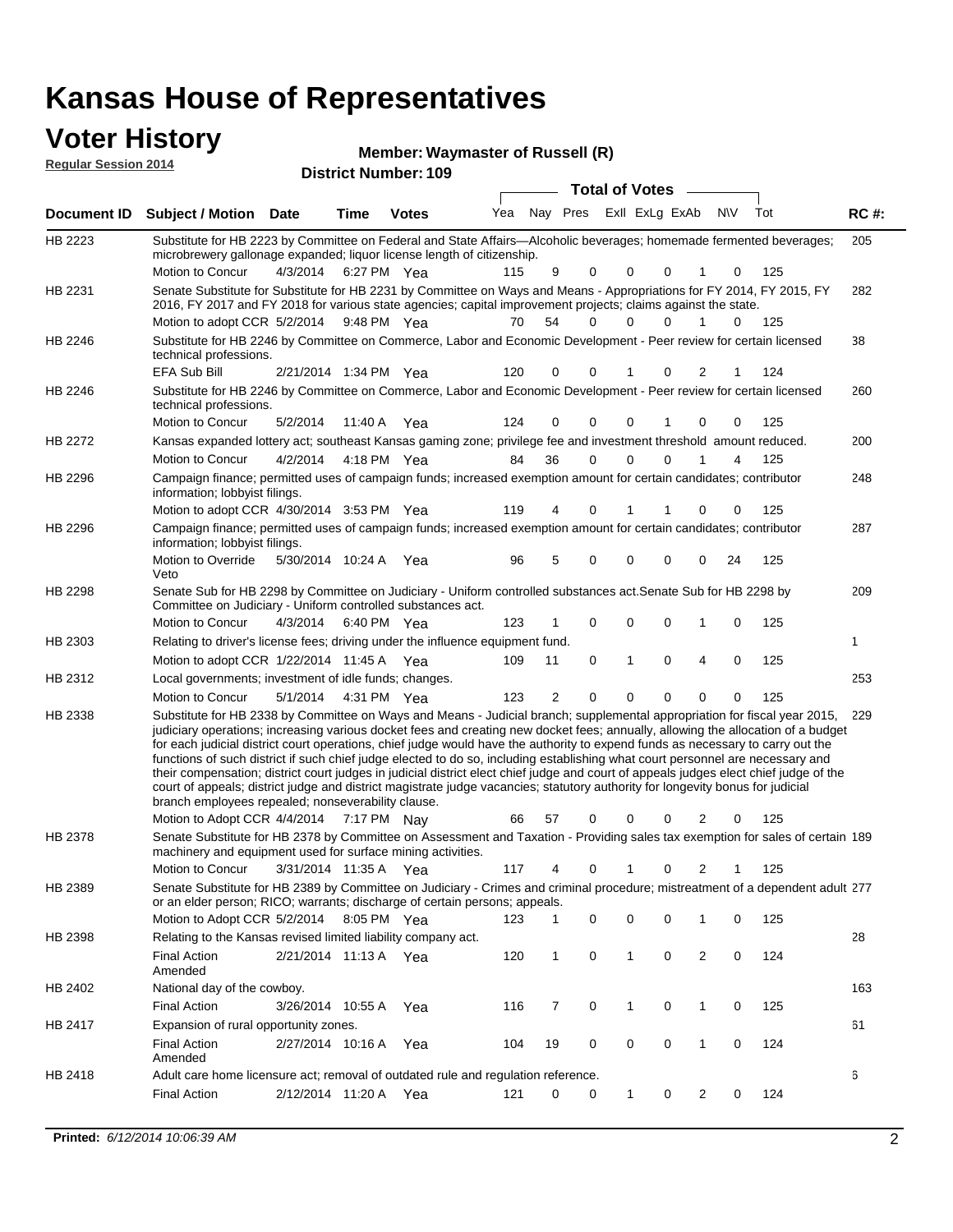## **Voter History**

**Regular Session 2014**

#### **Waymaster of Russell (R)**

|                    |                                                                                                                                                                                                                                                                                                                                                      |                       |             | <b>DISTRICT MAILINGL' 109</b> |     |          |          |              | Total of Votes –        |                |                |     |                |
|--------------------|------------------------------------------------------------------------------------------------------------------------------------------------------------------------------------------------------------------------------------------------------------------------------------------------------------------------------------------------------|-----------------------|-------------|-------------------------------|-----|----------|----------|--------------|-------------------------|----------------|----------------|-----|----------------|
| <b>Document ID</b> | <b>Subject / Motion</b>                                                                                                                                                                                                                                                                                                                              | Date                  | Time        | <b>Votes</b>                  | Yea |          |          |              | Nay Pres ExII ExLg ExAb |                | <b>NV</b>      | Tot | <b>RC#:</b>    |
| HB 2418            | Kansas department for aging and disability services; adult care homes                                                                                                                                                                                                                                                                                |                       |             |                               |     |          |          |              |                         |                |                |     | 221            |
|                    | Motion to Concur                                                                                                                                                                                                                                                                                                                                     | 4/4/2014              | 11:49 A     | Yea                           | 122 | 0        | 0        | 1            | 1                       | 1              | 0              | 125 |                |
| HB 2419            | City annexation; fire district territory; detachment.                                                                                                                                                                                                                                                                                                |                       |             |                               |     |          |          |              |                         |                |                |     | 120            |
|                    | <b>Final Action</b>                                                                                                                                                                                                                                                                                                                                  | 3/17/2014 11:19 A     |             | Yea                           | 122 | 0        | 0        | 0            | 0                       | 2              | 1              | 125 |                |
| HB 2419            | City annexation; fire district territory; detachment.                                                                                                                                                                                                                                                                                                |                       |             |                               |     |          |          |              |                         |                |                |     | 196            |
|                    | Motion to Concur                                                                                                                                                                                                                                                                                                                                     | 4/2/2014              | 10:32 A     | Yea                           | 122 | 0        | 0        | 0            | 0                       | 2              | $\mathbf{1}$   | 125 |                |
| HB 2420            | School crossing guards.                                                                                                                                                                                                                                                                                                                              |                       |             |                               |     |          |          |              |                         |                |                |     | 5              |
|                    | <b>Final Action</b><br>Amended                                                                                                                                                                                                                                                                                                                       | 2/10/2014 11:12 A     |             | Yea                           | 118 | 0        | 0        | 3            | 1                       | $\overline{2}$ | 0              | 124 |                |
| HB 2420            | School crossing guards.                                                                                                                                                                                                                                                                                                                              |                       |             |                               |     |          |          |              |                         |                |                |     | 197            |
|                    | Motion to Concur                                                                                                                                                                                                                                                                                                                                     | 4/2/2014              | 10:34 A     | Yea                           | 123 | 0        | 0        | 0            | 0                       | 2              | 0              | 125 |                |
| HB 2422            | Defining watercraft for purposes of taxation.                                                                                                                                                                                                                                                                                                        |                       |             |                               |     |          |          |              |                         |                |                |     | 14             |
|                    | <b>Final Action</b><br>Amended                                                                                                                                                                                                                                                                                                                       | 2/14/2014 11:13 A     |             | Yea                           | 118 | 0        | 0        | 2            | 0                       | 4              | 0              | 124 |                |
| HB 2424            | Robert G. (Bob) Bethell interchange.                                                                                                                                                                                                                                                                                                                 |                       |             |                               |     |          |          |              |                         |                |                |     | 85             |
|                    | EFA Sub Bill                                                                                                                                                                                                                                                                                                                                         | 2/27/2014 4:03 PM Yea |             |                               | 119 | 4        | 0        | 0            | 0                       | 1              | 0              | 124 |                |
| HB 2424            | Substitute for HB 2424 by Committee on Transportation - Designating the Robert G. (Bob) Bethell interchange; the SGT David 190<br>Enzbrenner memorial highway; t the Pack S Clair highway; the ancient Indian traders trail; the Harper county veterans<br>memorial highway; the Bonnie Huy memorial highway; the Bonnie Sharp memorial interchange. |                       |             |                               |     |          |          |              |                         |                |                |     |                |
|                    | Motion to Concur                                                                                                                                                                                                                                                                                                                                     | 3/31/2014 11:37 A     |             | N\V                           | 117 | 3        | $\Omega$ | 1            | 0                       | 2              | $\overline{2}$ | 125 |                |
| HB 2429            | Making the water conservation program part of and supplemental to the Kansas water appropriation act.                                                                                                                                                                                                                                                |                       |             |                               |     |          |          |              |                         |                |                |     | $\overline{7}$ |
|                    | <b>Final Action</b><br>Amended                                                                                                                                                                                                                                                                                                                       | 2/12/2014 11:22 A Yea |             |                               | 121 | $\Omega$ | 0        | 1            | 0                       | 2              | 0              | 124 |                |
| HB 2430            | Promoting employment across Kansas act; benefits.                                                                                                                                                                                                                                                                                                    |                       |             |                               |     |          |          |              |                         |                |                |     | 90             |
|                    | <b>EFA Sub Bill</b>                                                                                                                                                                                                                                                                                                                                  | 2/27/2014 4:08 PM Yea |             |                               | 110 | 13       | 0        | 0            | 0                       |                | 0              | 124 |                |
| HB 2430            | Substitute for HB 2430 by Committee on Commerce, Labor and Economic Development - Promoting employment across<br>Kansas act; benefits.                                                                                                                                                                                                               |                       |             |                               |     |          |          |              |                         |                |                |     | 278            |
|                    | Motion to adopt CCR 5/2/2014                                                                                                                                                                                                                                                                                                                         |                       | 8:09 PM Yea |                               | 114 | 10       | 0        | 0            | 0                       | 1              | 0              | 125 |                |
| HB 2433            | Relating to the Kansas uniform securities act.                                                                                                                                                                                                                                                                                                       |                       |             |                               |     |          |          |              |                         |                |                |     | 62             |
|                    | <b>Final Action</b><br>Amended                                                                                                                                                                                                                                                                                                                       | 2/27/2014 10:17 A Yea |             |                               | 123 | 0        | 0        | $\mathbf 0$  | 0                       | 1              | $\mathbf 0$    | 124 |                |
| HB 2433            | Relating to the Kansas uniform securities act.                                                                                                                                                                                                                                                                                                       |                       |             |                               |     |          |          |              |                         |                |                |     | 243            |
|                    | Motion to adopt CCR 4/30/2014 3:27 PM Yea                                                                                                                                                                                                                                                                                                            |                       |             |                               | 123 | $\Omega$ | $\Omega$ | 1            | 1                       | 0              | 0              | 125 |                |
| HB 2436            | Substitute for HB 2436 by Committee on Vision 2020 - Boards of cosmetology and barbering; agreements on inspectors of<br>dual-licensed facilities.                                                                                                                                                                                                   |                       |             |                               |     |          |          |              |                         |                |                |     | 19             |
|                    | Final Action Sub Bill 2/19/2014 11:32 A                                                                                                                                                                                                                                                                                                              |                       |             | Yea                           | 122 |          | 0        | 0            | 0                       | 2              | 0              | 124 |                |
| HB 2436            | Substitute for HB 2436 by Committee on Vision 2020 - Boards of cosmetology and barbering; agreements on inspectors of<br>dual-licensed facilities.                                                                                                                                                                                                   |                       |             |                               |     |          |          |              |                         |                |                |     | 206            |
|                    | Motion to Concur                                                                                                                                                                                                                                                                                                                                     | 4/3/2014              | 6:30 PM Yea |                               | 117 | 7        | 0        | 0            | 0                       | 1              | 0              | 125 |                |
| HB 2440            | Emerging industry investment act; treatment of certain bioscience companies.                                                                                                                                                                                                                                                                         |                       |             |                               |     |          |          |              |                         |                |                |     | 39             |
|                    | <b>Emergency Final</b><br>Action                                                                                                                                                                                                                                                                                                                     | 2/21/2014 1:36 PM Yea |             |                               | 116 | 4        | 0        | 1            | $\mathbf 0$             | $\overline{2}$ | $\mathbf{1}$   | 124 |                |
| HB 2442            | Escalating penalties for repeat felony evade and elude cases.                                                                                                                                                                                                                                                                                        |                       |             |                               |     |          |          |              |                         |                |                |     | 107            |
|                    | EFA Sub Bill                                                                                                                                                                                                                                                                                                                                         | 2/27/2014 4:32 PM Yea |             |                               | 111 | 12       | 0        | 0            | 0                       | $\mathbf{1}$   | 0              | 124 |                |
| HB 2444            | Spendthrift trusts.                                                                                                                                                                                                                                                                                                                                  |                       |             |                               |     |          |          |              |                         |                |                |     | 36             |
|                    | <b>Emergency Final</b><br><b>Action Amend</b>                                                                                                                                                                                                                                                                                                        | 2/21/2014 1:32 PM Yea |             |                               | 120 | 0        | 0        | $\mathbf{1}$ | 0                       | $\overline{c}$ | $\mathbf{1}$   | 124 |                |
| HB 2444            | Spendthrift trusts.                                                                                                                                                                                                                                                                                                                                  |                       |             |                               |     |          |          |              |                         |                |                |     | 198            |
|                    | Motion to Concur                                                                                                                                                                                                                                                                                                                                     | 4/2/2014              |             | 10:37 A Yea                   | 123 | 0        | 0        | 0            | 0                       | $\overline{2}$ | 0              | 125 |                |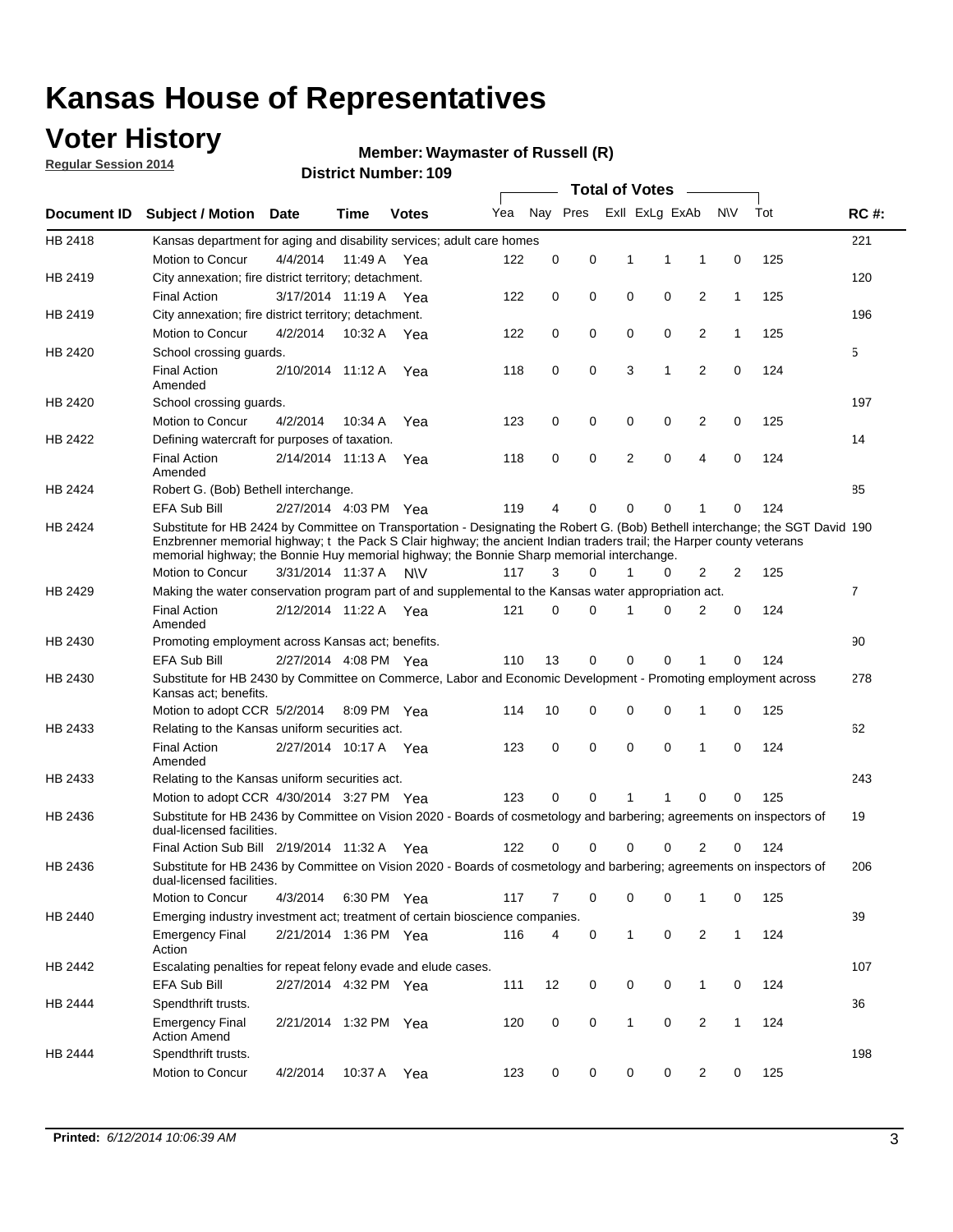#### **Voter History Regular Session 2014**

| Member: Waymaster of Russell (R) |  |
|----------------------------------|--|
|----------------------------------|--|

|                |                                                                                                                                                                                                                                                                                                                                 |                       |      |             |     |    |             | <b>Total of Votes</b> |   |                |           |     |             |
|----------------|---------------------------------------------------------------------------------------------------------------------------------------------------------------------------------------------------------------------------------------------------------------------------------------------------------------------------------|-----------------------|------|-------------|-----|----|-------------|-----------------------|---|----------------|-----------|-----|-------------|
|                | Document ID Subject / Motion Date                                                                                                                                                                                                                                                                                               |                       | Time | Votes       | Yea |    | Nay Pres    | Exll ExLg ExAb        |   |                | <b>NV</b> | Tot | <b>RC#:</b> |
| HB 2445        | Allowing for criminal discovery materials to be provided to defendant or defendant's counsel.                                                                                                                                                                                                                                   |                       |      |             |     |    |             |                       |   |                |           |     | 63          |
|                | <b>Final Action</b><br>Amended                                                                                                                                                                                                                                                                                                  | 2/27/2014 10:19 A Yea |      |             | 123 | 0  | 0           | 0                     | 0 | 1              | 0         | 124 |             |
| HB 2446        | District courts; court trustee operations fund. judicial process; concerning sentencing dispositions, probation and postrelease<br>supervision; concerning expungement of driving under the influence and criminal refusal convictions; concerning trials,<br>conduct of jury after case is submitted.                          |                       |      |             |     |    |             |                       |   |                |           |     | 8           |
|                | <b>Final Action</b>                                                                                                                                                                                                                                                                                                             | 2/12/2014 11:23 A Yea |      |             | 121 | 0  | 0           |                       | 0 | 2              | 0         | 124 |             |
| HB 2446        | Senate Substitute for HB 2446 by Committee on Judiciary - Courts; allocating moneys from driver's license fees to judicial<br>branch nonjudicial salary adjustment fund; allowing chief justice to authorize expenditures from court trustee operations fund in<br>certain judicial districts; time limits for court decisions. |                       |      |             |     |    |             |                       |   |                |           |     | 239         |
|                | Motion to adopt CCR 4/30/2014 3:01 PM Yea                                                                                                                                                                                                                                                                                       |                       |      |             | 121 | 2  | 0           | 1                     | 1 | 0              | 0         | 125 |             |
| <b>HB 2447</b> | Real property; trespass and liability.                                                                                                                                                                                                                                                                                          |                       |      |             |     |    |             |                       |   |                |           |     | 29          |
|                | <b>Final Action</b><br>Amended                                                                                                                                                                                                                                                                                                  | 2/21/2014 11:14 A Yea |      |             | 119 | 2  | $\mathbf 0$ | $\mathbf{1}$          | 0 | 2              | 0         | 124 |             |
| HB 2447        | Real property; trespass and liability.                                                                                                                                                                                                                                                                                          |                       |      |             |     |    |             |                       |   |                |           |     | 202         |
|                | Motion to Adopt CCR 4/3/2014 6:10 PM Yea                                                                                                                                                                                                                                                                                        |                       |      |             | 122 | 2  | 0           | 0                     | 0 | 1              | 0         | 125 |             |
| HB 2448        | Interference with judicial process.                                                                                                                                                                                                                                                                                             |                       |      |             |     |    |             |                       |   |                |           |     | 30          |
|                | <b>Final Action</b>                                                                                                                                                                                                                                                                                                             | 2/21/2014 11:16 A Yea |      |             | 121 | 0  | 0           | 1                     | 0 | 2              | 0         | 124 |             |
| HB 2448        | Senate Substitute for HB 2448 by Committee on Judiciary - Updating provisions relating to the Kansas bureau of<br>investigation's DNA database; amending the crime of interference with                                                                                                                                         |                       |      |             |     |    |             |                       |   |                |           |     | 240         |
|                | Motion to adopt CCR 4/30/2014 3:10 PM Yea                                                                                                                                                                                                                                                                                       |                       |      |             | 116 | 7  | 0           | $\mathbf 1$           | 1 | 0              | 0         | 125 |             |
| HB 2451        | Electric utilities; creating the electric highway fee.                                                                                                                                                                                                                                                                          |                       |      |             |     |    |             |                       |   |                |           |     | 96          |
|                | <b>EFA Sub Bill</b>                                                                                                                                                                                                                                                                                                             | 2/27/2014 4:18 PM Yea |      |             | 64  | 59 | 0           | 0                     | 0 | 1              | 0         | 124 |             |
| HB 2451        | Substitute for HB 2451 by Committee on Transportation - Increasing registration fees for electric vehicles.                                                                                                                                                                                                                     |                       |      |             |     |    |             |                       |   |                |           |     | 207         |
|                | Motion to Concur                                                                                                                                                                                                                                                                                                                | 4/3/2014              |      | 6:34 PM Yea | 94  | 30 | 0           | $\Omega$              | 0 | 1              | 0         | 125 |             |
| HB 2452        | Substitute for HB 2452 by Committee on Transportation - Distinctive license plates; donate life, disabled veterans, rotary<br>international, Kansas horse council.                                                                                                                                                              |                       |      |             |     |    |             |                       |   |                |           |     | 41          |
|                | EFA Sub Bill                                                                                                                                                                                                                                                                                                                    | 2/21/2014 1:39 PM Yea |      |             | 120 | 0  | 0           |                       | 0 | 2              | 1         | 124 |             |
| HB 2452        | Substitute for HB 2452 by Committee on Transportation - Distinctive license plates; donate life, disabled veterans, rotary<br>international, Kansas horse council, motorcycles.                                                                                                                                                 |                       |      |             |     |    |             |                       |   |                |           |     | 208         |
|                | Motion to Concur                                                                                                                                                                                                                                                                                                                | 4/3/2014              |      | 6:37 PM Yea | 123 | 1  | 0           | $\mathbf 0$           | 0 | 1              | 0         | 125 |             |
| HB 2453        | Protecting religious freedom regarding marriage.                                                                                                                                                                                                                                                                                |                       |      |             |     |    |             |                       |   |                |           |     | 9           |
|                | <b>Final Action</b><br>Amended                                                                                                                                                                                                                                                                                                  | 2/12/2014 11:28 A Nay |      |             | 72  | 49 | 0           | $\mathbf{1}$          | 0 | $\overline{2}$ | 0         | 124 |             |
| HB 2455        | Property tax exemption for certain utility systems located on military installation.                                                                                                                                                                                                                                            |                       |      |             |     |    |             |                       |   |                |           |     | 108         |
|                | <b>Emergency Final</b><br><b>Action Amend</b>                                                                                                                                                                                                                                                                                   | 3/6/2014              |      | 11:23 A Yea | 119 | 1  | 0           | 2                     | 1 | 2              | 0         | 125 |             |
| HB 2456        | Property taxation; defining commercial and industrial machinery and equipment; motor vehicles, members of military service<br>and active guard and reservists.                                                                                                                                                                  |                       |      |             |     |    |             |                       |   |                |           |     | 49          |
|                | <b>Final Action</b><br>Amended                                                                                                                                                                                                                                                                                                  | 2/26/2014 11:32 A Yea |      |             | 100 | 23 | 0           | 0                     | 0 | 1              | 0         | 124 |             |
| HB 2463        | Creating civil liability for acts of terrorism; forfeiture of property related to violations of certain criminal acts.                                                                                                                                                                                                          |                       |      |             |     |    |             |                       |   |                |           |     | 50          |
|                | <b>Final Action</b><br>Amended                                                                                                                                                                                                                                                                                                  | 2/26/2014 11:33 A Yea |      |             | 123 | 0  | 0           | 0                     | 0 | $\mathbf{1}$   | 0         | 124 |             |
| HB 2463        | Creating civil liability for acts of terrorism; forfeiture of property related to violations of certain criminal acts.                                                                                                                                                                                                          |                       |      |             |     |    |             |                       |   |                |           |     | 194         |
|                | Motion to Concur                                                                                                                                                                                                                                                                                                                | 4/1/2014              |      | 10:46 A Yea | 123 | 0  | 0           | $\mathbf{1}$          | 0 | 1              | 0         | 125 |             |
| HB 2464        | Allowing banks, trust companies and savings and loans to claim the expensing deduction for privilege tax filers under the<br>Kansas income tax act.                                                                                                                                                                             |                       |      |             |     |    |             |                       |   |                |           |     | 15          |
|                | <b>Final Action</b><br>Amended                                                                                                                                                                                                                                                                                                  | 2/14/2014 11:14 A Yea |      |             | 118 | 0  | 0           | 2                     | 0 | 4              | 0         | 124 |             |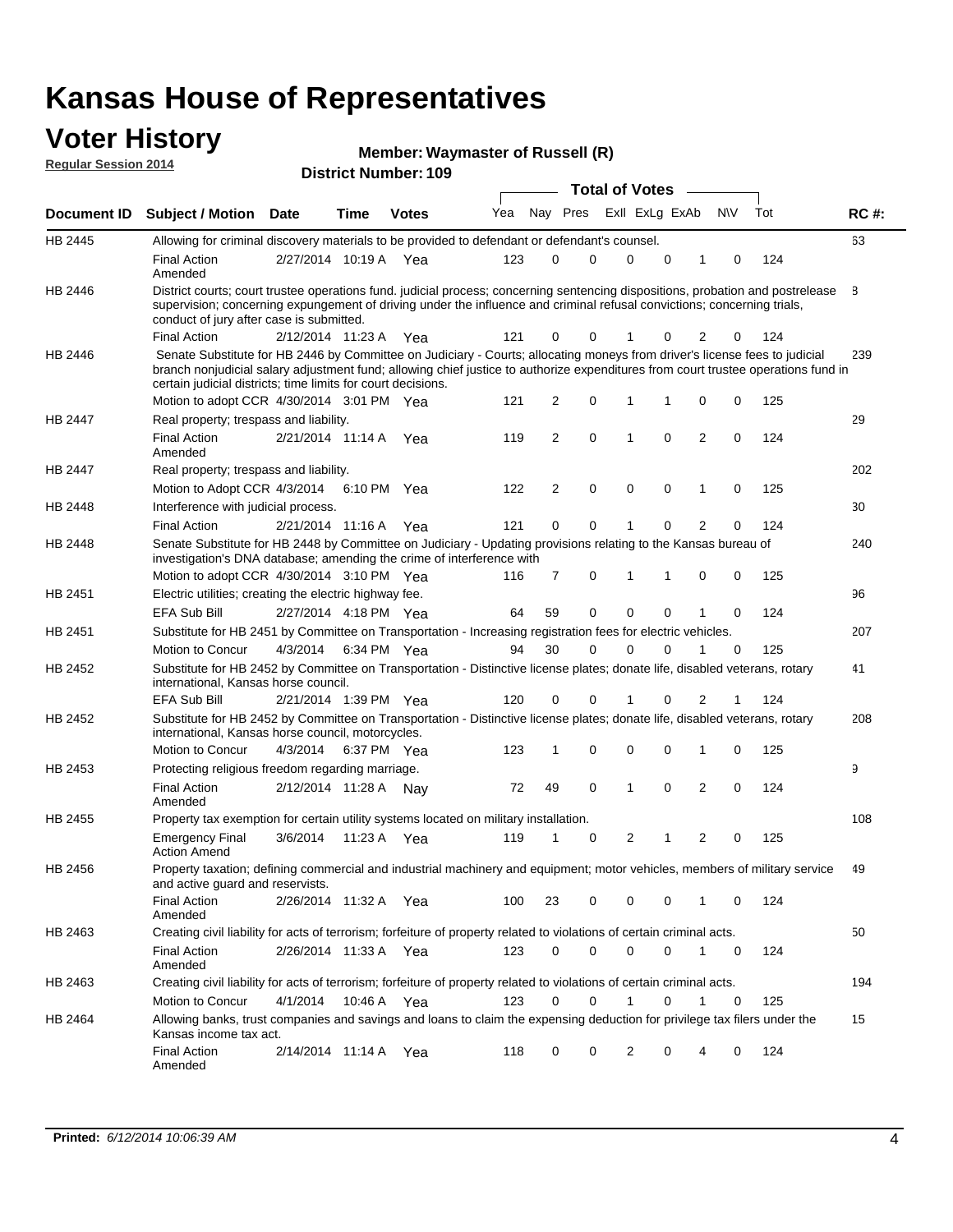## **Voter History**

**Regular Session 2014**

#### **Waymaster of Russell (R)**

|                | <b>Total of Votes</b>                                                                                                                                                       |                       |      |              |     |                |             |              |                |                |           |     |             |
|----------------|-----------------------------------------------------------------------------------------------------------------------------------------------------------------------------|-----------------------|------|--------------|-----|----------------|-------------|--------------|----------------|----------------|-----------|-----|-------------|
|                | Document ID Subject / Motion                                                                                                                                                | <b>Date</b>           | Time | <b>Votes</b> | Yea | Nay Pres       |             |              | Exll ExLg ExAb |                | <b>NV</b> | Tot | <b>RC#:</b> |
| HB 2466        | Relating to administrative procedure; judicial review.                                                                                                                      |                       |      |              |     |                |             |              |                |                |           |     | 37          |
|                | <b>Emergency Final</b><br><b>Action Amend</b>                                                                                                                               | 2/21/2014 1:33 PM Yea |      |              | 118 | 2              | 0           | 1            | $\mathbf 0$    | 2              | 1         | 124 |             |
| HB 2470        | Purchasing authority for certain insurance by the state board of regents for state educational institutions.                                                                |                       |      |              |     |                |             |              |                |                |           |     | 16          |
|                | <b>Final Action</b>                                                                                                                                                         | 2/17/2014 11:20 A Yea |      |              | 120 | $\mathbf 0$    | $\mathbf 0$ | 3            | 0              | 1              | 0         | 124 |             |
| HB 2475        | Personal financial literacy program as a requirement for high school graduation.                                                                                            |                       |      |              |     |                |             |              |                |                |           |     | 126         |
|                | <b>Final Action</b><br>Amended                                                                                                                                              | 3/19/2014 11:22 A Yea |      |              | 110 | 12             | 0           | 0            | 1              | 2              | 0         | 125 |             |
| HB 2478        | Venue for crimes committed with an electronic device.                                                                                                                       |                       |      |              |     |                |             |              |                |                |           |     | 51          |
|                | <b>Final Action</b>                                                                                                                                                         | 2/26/2014 11:34 A     |      | Yea          | 123 | 0              | 0           | $\mathbf 0$  | $\mathbf 0$    | 1              | 0         | 124 |             |
| HB 2479        | Removing 2015 sunset provision from law requiring ignition interlock device after first test failure or alcohol or drug-related<br>conviction.                              |                       |      |              |     |                |             |              |                |                |           |     | 115         |
|                | <b>Final Action</b><br>Amended                                                                                                                                              | 3/14/2014 11:14 A     |      | Yea          | 117 | $\mathbf 0$    | 0           | 2            | 1              | 4              | 1         | 125 |             |
| HB 2479        | Removing 2015 sunset provision from law requiring ignition interlock device after first test failure or alcohol or drug-related<br>conviction.                              |                       |      |              |     |                |             |              |                |                |           |     | 210         |
|                | Motion to Concur                                                                                                                                                            | 4/3/2014              |      | 6:47 PM Yea  | 122 | $\overline{2}$ | 0           | 0            | $\mathbf 0$    | 1              | 0         | 125 |             |
| HB 2480        | Repealing the review of TeleKansas I.                                                                                                                                       |                       |      |              |     |                |             |              |                |                |           |     | 64          |
|                | <b>Final Action</b><br>Amended                                                                                                                                              | 2/27/2014 10:20 A     |      | Yea          | 123 | 0              | $\mathbf 0$ | $\mathbf 0$  | $\mathbf 0$    | 1              | 0         | 124 |             |
| HB 2480        | Repealing the review of TeleKansas I.                                                                                                                                       |                       |      |              |     |                |             |              |                |                |           |     | 250         |
|                | Motion to Concur                                                                                                                                                            | 5/1/2014              |      | 1:54 PM Yea  | 123 | 1              | 0           | 0            | 0              | 0              | 1         | 125 |             |
| HB 2482        | Authority of state corporation commission to intervene in court proceedings.                                                                                                |                       |      |              |     |                |             |              |                |                |           |     | 65          |
|                | <b>Final Action</b><br>Amended                                                                                                                                              | 2/27/2014 10:21 A     |      | Yea          | 121 | 2              | 0           | $\mathbf 0$  | $\mathbf 0$    | 1              | 0         | 124 |             |
| HB 2482        | Senate Substitute for HB 2482 by Committee on Utilities - Creating the energy efficiency investment act.                                                                    |                       |      |              |     |                |             |              |                |                |           |     | 211         |
|                | Motion to Concur                                                                                                                                                            | 4/3/2014 7:02 PM Yea  |      |              | 99  | 25             | $\Omega$    | 0            | $\mathbf 0$    | 1              | 0         | 125 |             |
| <b>HB 2487</b> | Construction of electric transmission lines and certificates of public convenience and necessity.                                                                           |                       |      |              |     |                |             |              |                |                |           |     | 66          |
|                | <b>Final Action</b><br>Amended                                                                                                                                              | 2/27/2014 10:22 A Yea |      |              | 113 | 10             | 0           | $\mathbf 0$  | 0              | 1              | 0         | 124 |             |
| HB 2487        | Relating to the powers and duties of the state corporation commission; construction of electric transmission lines and<br>certificates of public convenience and necessity. |                       |      |              |     |                |             |              |                |                |           |     | 254         |
|                | Sub motion to concur 5/1/2014                                                                                                                                               |                       |      | 4:36 PM Yea  | 117 | 8              | 0           | 0            | 0              | 0              | 0         | 125 |             |
| <b>HB 2488</b> | Kansas electric transmission authority and the purpose and composition of the authority.                                                                                    |                       |      |              |     |                |             |              |                |                |           |     | 10          |
|                | <b>Final Action</b><br>Amended                                                                                                                                              | 2/12/2014 11:30 A     |      | Yea          | 108 | 13             | 0           | 1            | $\mathbf 0$    | 2              | 0         | 124 |             |
| <b>HB 2488</b> | Kansas electric transmission authority and the purpose and composition of the authority.                                                                                    |                       |      |              |     |                |             |              |                |                |           |     | 158         |
|                | Motion to Concur                                                                                                                                                            | 3/25/2014 10:43 A     |      | Yea          | 107 | 15             | 0           | $\mathbf 1$  | 0              | 2              | 0         | 125 |             |
| HB 2489        | Legislative review of exceptions to disclosure of public records.                                                                                                           |                       |      |              |     |                |             |              |                |                |           |     | 67          |
|                | <b>Final Action</b><br>Amended                                                                                                                                              | 2/27/2014 10:23 A Yea |      |              | 122 | $\mathbf{1}$   | 0           | 0            | 0              | 1              | 0         | 124 |             |
| HB 2490        | Criminal procedure; conduct of jury after case is submitted.                                                                                                                |                       |      |              |     |                |             |              |                |                |           |     | 31          |
|                | <b>Final Action</b><br>Amended                                                                                                                                              | 2/21/2014 11:17 A Yea |      |              | 121 | 0              | 0           | $\mathbf{1}$ | $\mathbf 0$    | 2              | 0         | 124 |             |
| HB 2490        | Capital murder; attempt; murder in the first degree; sentencing.                                                                                                            |                       |      |              |     |                |             |              |                |                |           |     | 241         |
|                | Motion to adopt CCR 4/30/2014 3:16 PM Yea                                                                                                                                   |                       |      |              | 123 | 0              | 0           | 1            | 1              | 0              | 0         | 125 |             |
| HB 2491        | Kansas tort claims act; attorney may appear in small claims action.                                                                                                         |                       |      |              |     |                |             |              |                |                |           |     | 20          |
|                | <b>Final Action</b><br>Amended                                                                                                                                              | 2/19/2014 11:34 A Yea |      |              | 120 | $\overline{c}$ | 0           | 0            | 0              | 2              | 0         | 124 |             |
| HB 2491        | Kansas tort claims act; attorney may appear in small claims action.                                                                                                         |                       |      |              |     |                |             |              |                |                |           |     | 199         |
|                | Motion to Concur                                                                                                                                                            | 4/2/2014              |      | 10:40 A Yea  | 121 | $\overline{c}$ | 0           | 0            | 0              | $\overline{2}$ | 0         | 125 |             |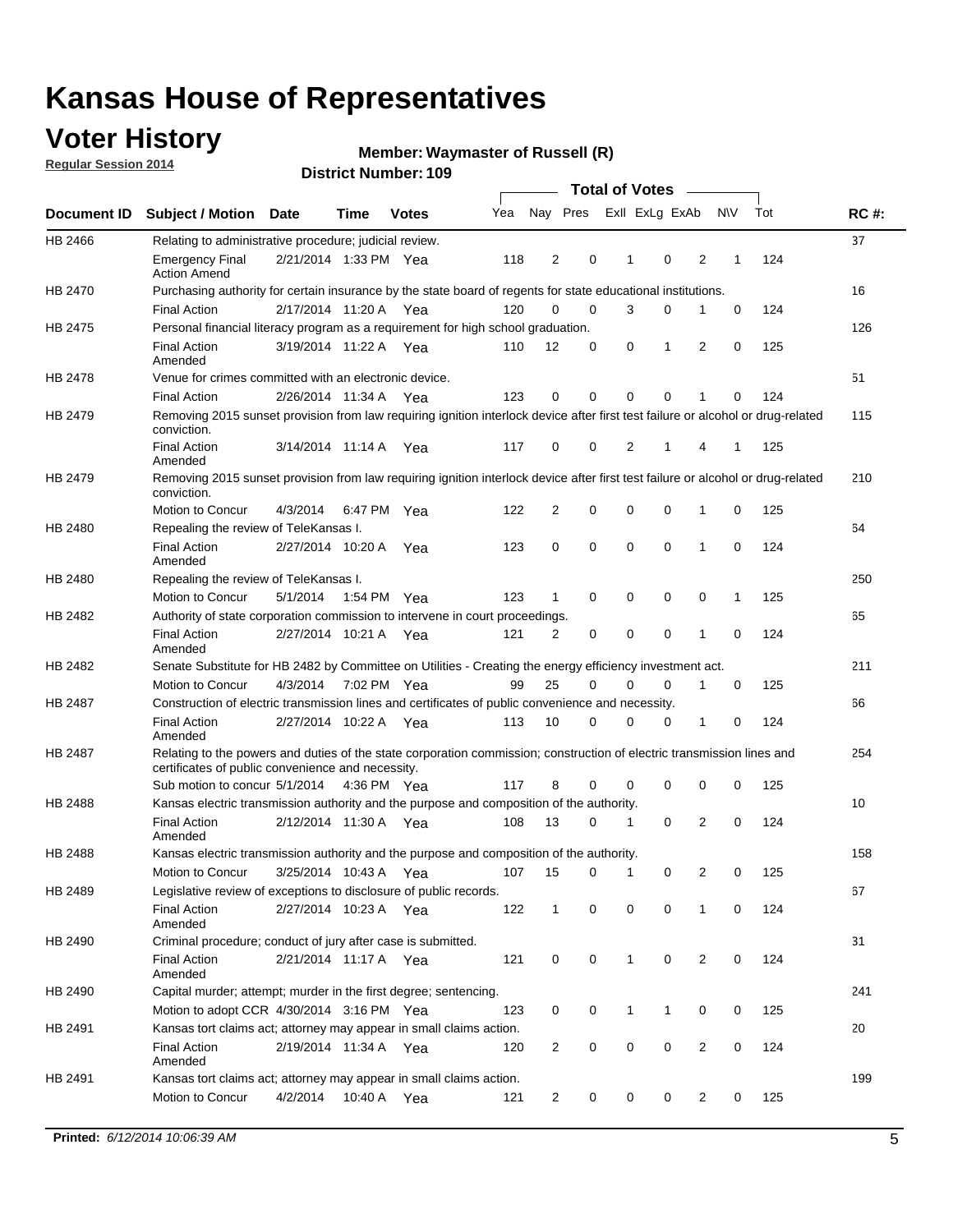## **Voter History**

**Regular Session 2014**

#### **Waymaster of Russell (R)**

|             |                                                                                                                                                                                                                                                        |                       |             | <b>DISTICI MUILIDEL I 109</b> |     |          |          | Total of Votes –            |                |              |     |              |
|-------------|--------------------------------------------------------------------------------------------------------------------------------------------------------------------------------------------------------------------------------------------------------|-----------------------|-------------|-------------------------------|-----|----------|----------|-----------------------------|----------------|--------------|-----|--------------|
| Document ID | <b>Subject / Motion Date</b>                                                                                                                                                                                                                           |                       | <b>Time</b> | <b>Votes</b>                  | Yea | Nay Pres |          | Exll ExLg ExAb              |                | N\V          | Tot | <b>RC#:</b>  |
| HB 2493     | Relating to surety regulation, appearance bonds and unlawful sexual relations.                                                                                                                                                                         |                       |             |                               |     |          |          |                             |                |              |     | 23           |
|             | <b>Final Action</b><br>Amended                                                                                                                                                                                                                         | 2/20/2014 11:14 A Yea |             |                               | 113 | 10       | 0        | 0<br>$\mathbf 0$            | $\mathbf 0$    | $\mathbf 1$  | 124 |              |
| HB 2495     | Concerning sentencing dispositions, probation and postrelease supervision.                                                                                                                                                                             |                       |             |                               |     |          |          |                             |                |              |     | 24           |
|             | <b>Final Action</b><br>Amended                                                                                                                                                                                                                         | 2/20/2014 11:17 A     |             | Yea                           | 122 | 1        | 0        | 0<br>0                      | $\mathbf 0$    | 1            | 124 |              |
| HB 2501     | Human trafficking and related crimes; penalties for buying sexual relations; records and reporting by courts; staff secure facility 25<br>requirements.                                                                                                |                       |             |                               |     |          |          |                             |                |              |     |              |
|             | <b>Final Action</b><br>Amended                                                                                                                                                                                                                         | 2/20/2014 11:18 A Yea |             |                               | 123 | 0        | 0        | 0<br>0                      | $\mathbf 0$    | 1            | 124 |              |
| HB 2502     | Allowing victim notification on status change of person confined.                                                                                                                                                                                      |                       |             |                               |     |          |          |                             |                |              |     | 26           |
|             | <b>Final Action</b>                                                                                                                                                                                                                                    | 2/20/2014 11:20 A Yea |             |                               | 123 | 0        | 0        | 0<br>0                      | $\mathbf 0$    |              | 124 |              |
| HB 2503     | Substitute for HB 2503 by Committee on Federal and State Affairs -- Carrying of concealed handguns by law enforcement<br>officers.                                                                                                                     |                       |             |                               |     |          |          |                             |                |              |     | 230          |
|             | Final Action Sub Bill 4/5/2014                                                                                                                                                                                                                         |                       | 10:22A      | Yea                           | 119 | 1        | 0        | 0<br>0                      |                |              | 125 |              |
| HB 2504     | Repealing outdated provisions relating to the purchase of certain real estate by the department of corrections.                                                                                                                                        |                       |             |                               |     |          |          |                             |                |              |     | 18           |
|             | <b>Final Action</b>                                                                                                                                                                                                                                    | 2/19/2014 11:31 A     |             | Yea                           | 122 | $\Omega$ | 0        | 0<br>0                      | 2              | 0            | 124 |              |
| HB 2506     | Repealing K.S.A. 72-60b03, the effective date of the midwestern higher education compact act.                                                                                                                                                          |                       |             |                               |     |          |          |                             |                |              |     | 52           |
|             | <b>Final Action</b>                                                                                                                                                                                                                                    | 2/26/2014 11:35 A Yea |             |                               | 122 | 1        | 0        | 0<br>0                      | 1              | 0            | 124 |              |
| HB 2506     | Senate Substitute for HB 2506 by Committee on Ways and Means - Education; appropriations for FY 2014 and FY 2015 for<br>various state agencies; amendments concerning postsecondary education; amendments to provisions relating to school<br>finance. |                       |             |                               |     |          |          |                             |                |              |     | 238          |
|             | Motion to Adopt CCR 4/6/2014                                                                                                                                                                                                                           |                       | 9:45 PM Yea |                               | 63  | 57       | 0        | 0<br>0                      | 4              | $\mathbf 1$  | 125 |              |
| HB 2509     | Emergency medical services amendments.                                                                                                                                                                                                                 |                       |             |                               |     |          |          |                             |                |              |     | 101          |
|             | <b>Emergency Final</b><br><b>Action Amend</b>                                                                                                                                                                                                          | 2/27/2014 4:24 PM Yea |             |                               | 123 | 0        | $\Omega$ | $\mathbf 0$<br>$\mathbf{0}$ | $\mathbf 1$    | $\Omega$     | 124 |              |
| HB 2510     | Pharmacists and pharmacies; pharmacy technicians; registration and grounds for denial of registration.                                                                                                                                                 |                       |             |                               |     |          |          |                             |                |              |     | 84           |
|             | <b>Emergency Final</b><br>Action                                                                                                                                                                                                                       | 2/27/2014 4:01 PM Nay |             |                               | 71  | 52       | 0        | 0<br>0                      | 1              | 0            | 124 |              |
| HB 2511     | Liability for property tax on personal property; sale or abandonment of personal property.                                                                                                                                                             |                       |             |                               |     |          |          |                             |                |              |     | 27           |
|             | <b>Final Action</b>                                                                                                                                                                                                                                    | 2/20/2014 11:21 A     |             | Yea                           | 123 | 0        | 0        | 0<br>0                      | 1              | 0            | 124 |              |
| HB 2514     | Exemption for Federal Home Loan Bank in certain insolvency proceedings involving insurance companies.                                                                                                                                                  |                       |             |                               |     |          |          |                             |                |              |     | $\mathbf{2}$ |
|             | <b>Final Action</b>                                                                                                                                                                                                                                    | 2/10/2014 11:08 A     |             | Yea                           | 118 | 0        | $\Omega$ | 3<br>1                      | $\overline{2}$ | $\mathbf 0$  | 124 |              |
| HB 2515     | Insurance; confidentiality of work papers from analysis of analysis of financial regulation or market regulation of insurance<br>company or affiliates.                                                                                                |                       |             |                               |     |          |          |                             |                |              |     | 82           |
|             | <b>Emergency Final</b><br>Action                                                                                                                                                                                                                       | 2/27/2014 3:58 PM Yea |             |                               | 123 | 0        | 0        | 0<br>0                      | -1             | 0            | 124 |              |
| HB 2515     | Updating statutory references and making corresponding changes due to Executive Reorganization Order No. 41.                                                                                                                                           |                       |             |                               |     |          |          |                             |                |              |     | 269          |
|             | Motion to Adopt CCR 5/2/2014 3:31 PM Yea                                                                                                                                                                                                               |                       |             |                               | 118 | 4        | 0        | 0<br>1                      | 1              | 1            | 125 |              |
| HB 2516     | Amendments relating to health care provider liability insurance and to companies organized to provide such insurance.                                                                                                                                  |                       |             |                               |     |          |          |                             |                |              |     | 3            |
|             | <b>Final Action</b><br>Amended                                                                                                                                                                                                                         | 2/10/2014 11:10 A Yea |             |                               | 118 | 0        | 0        | 3<br>1                      | 2              | 0            | 124 |              |
| HB 2516     | Amendments relating to health care provider liability insurance and to companies organized to provide such insurance.                                                                                                                                  |                       |             |                               |     |          |          |                             |                |              |     | 191          |
|             | <b>Motion to Concur</b>                                                                                                                                                                                                                                | 3/31/2014 11:40 A Yea |             |                               | 121 | 0        | 0        | 1<br>0                      | 2              | $\mathbf 1$  | 125 |              |
| HB 2518     | Relating to ballot language statements.                                                                                                                                                                                                                |                       |             |                               |     |          |          |                             |                |              |     | 40           |
|             | <b>Emergency Final</b><br><b>Action Amend</b>                                                                                                                                                                                                          | 2/21/2014 1:37 PM Yea |             |                               | 116 | 4        | 0        | 1<br>0                      | 2              | $\mathbf{1}$ | 124 |              |
| HB 2525     | Kansas money transmitter act concerning change of controlling interest and notification.                                                                                                                                                               |                       |             |                               |     |          |          |                             |                |              |     | 32           |
|             | <b>Final Action</b>                                                                                                                                                                                                                                    | 2/21/2014 11:18 A Yea |             |                               | 105 | 16       | 0        | 1<br>0                      | 2              | 0            | 124 |              |
| HB 2525     | Kansas money transmitter act concerning change of controlling interest and notification.                                                                                                                                                               |                       |             |                               |     |          |          |                             |                |              |     | 252          |
|             | Motion to Concur                                                                                                                                                                                                                                       | 5/1/2014              | 1:59 PM Yea |                               | 112 | 13       | 0        | 0<br>0                      | 0              | 0            | 125 |              |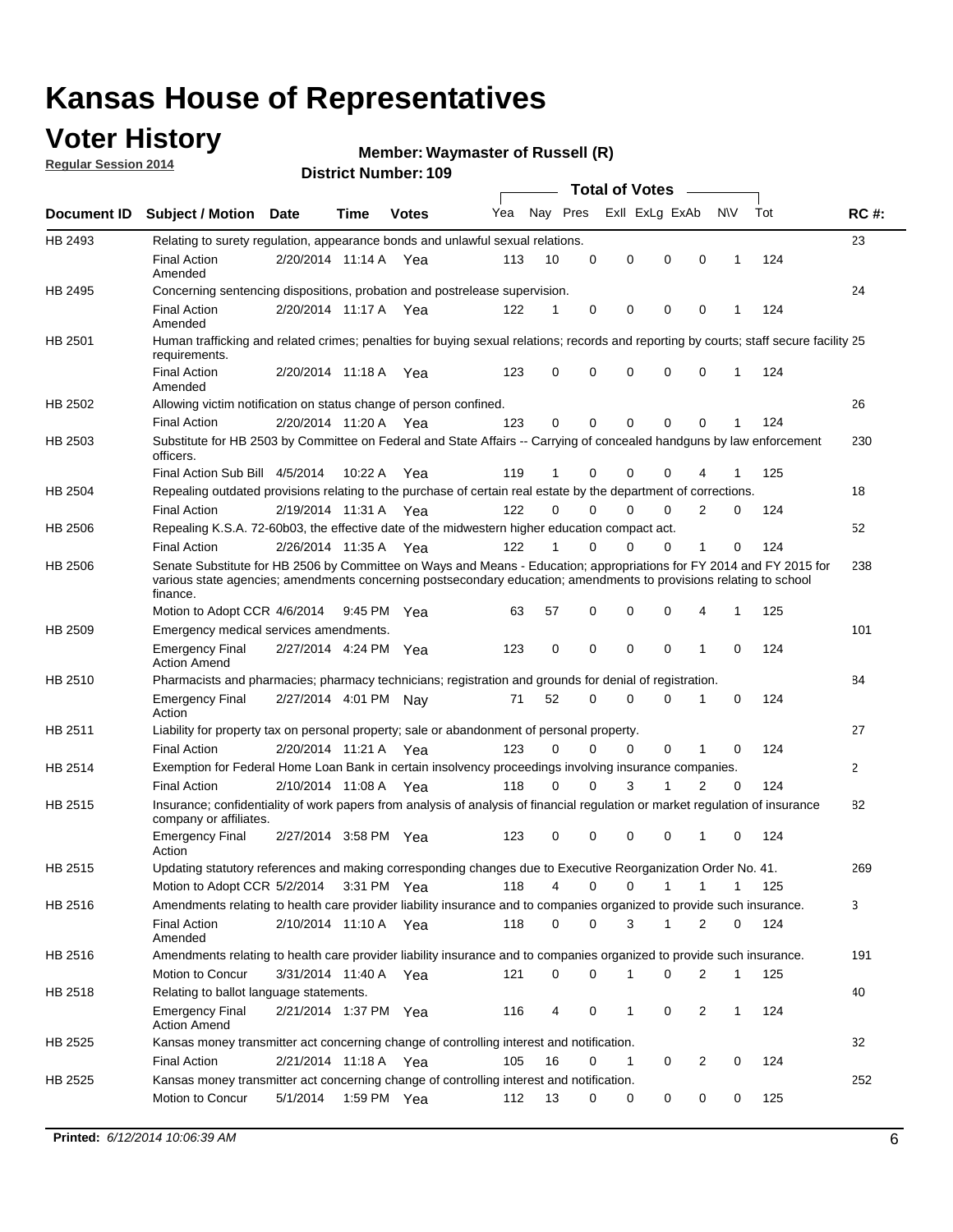### **Voter History**

**Regular Session 2014**

**Waymaster of Russell (R)**

|             |                                                                                                                                                                                                                                                                                                                                           | טטו דיטווווער ואוווטר | <b>Total of Votes</b><br>$\overline{\phantom{a}}$ |              |     |    |          |  |             |                |                |   |     |             |
|-------------|-------------------------------------------------------------------------------------------------------------------------------------------------------------------------------------------------------------------------------------------------------------------------------------------------------------------------------------------|-----------------------|---------------------------------------------------|--------------|-----|----|----------|--|-------------|----------------|----------------|---|-----|-------------|
| Document ID | <b>Subject / Motion Date</b>                                                                                                                                                                                                                                                                                                              |                       | Time                                              | <b>Votes</b> | Yea |    | Nay Pres |  |             | Exll ExLg ExAb | N\V            |   | Tot | <b>RC#:</b> |
| HB 2533     | Changing interest credit amounts, member distributions upon termination or death and retirement annuities under the KPERS 42<br>Act of 2015.                                                                                                                                                                                              |                       |                                                   |              |     |    |          |  |             |                |                |   |     |             |
|             | <b>Emergency Final</b><br><b>Action Amend</b>                                                                                                                                                                                                                                                                                             | 2/21/2014 1:40 PM Yea |                                                   |              | 94  | 26 | 0        |  | 1           | $\mathbf 0$    | 2              | 1 | 124 |             |
| HB 2537     | Eliminating font size and type requirement for disclosure statements contained in insurance contracts and explanatory<br>materials printed in any language other than English.                                                                                                                                                            |                       |                                                   |              |     |    |          |  |             |                |                |   |     | 81          |
|             | <b>Emergency Final</b><br>Action                                                                                                                                                                                                                                                                                                          | 2/27/2014 3:56 PM Yea |                                                   |              | 119 | 4  | 0        |  | $\mathbf 0$ | $\mathbf 0$    | 1              | 0 | 124 |             |
| HB 2537     | Insurance; eliminating font and type requirements for certain non-English insurance documents; confidentiality of certain<br>documents; continuation of health insurance for spouse and children of certain emergency personnel and employees of the<br>department of corrections; purchase of certain insurance by the state fair board. |                       |                                                   |              |     |    |          |  |             |                |                |   |     | 249         |
|             | Motion to adopt CCR 4/30/2014 3:58 PM Yea                                                                                                                                                                                                                                                                                                 |                       |                                                   |              | 122 | 0  | 0        |  | 1           | 1              | 0              | 1 | 125 |             |
| HB 2538     | Giving landowner right of first refusal for antlers of deer illegally shot on landowner's property.                                                                                                                                                                                                                                       |                       |                                                   |              |     |    |          |  |             |                |                |   |     | 102         |
|             | <b>Emergency Final</b><br><b>Action Amend</b>                                                                                                                                                                                                                                                                                             | 2/27/2014 4:26 PM Yea |                                                   |              | 106 | 17 | 0        |  | 0           | 0              | 1              | 0 | 124 |             |
| HB 2541     | Substitute for HB2541 by Committee on Local Government—plastic bottles and containers; labeling; solid waste landfill<br>restrictions.                                                                                                                                                                                                    |                       |                                                   |              |     |    |          |  |             |                |                |   |     | 121         |
|             | Final Action Sub Bill 3/17/2014 11:21 A Yea                                                                                                                                                                                                                                                                                               |                       |                                                   |              | 102 | 21 | 0        |  | 0           | 0              | 2              | 0 | 125 |             |
| HB 2542     | Property tax exemption for amateur-built aircraft.<br><b>Final Action</b>                                                                                                                                                                                                                                                                 | 3/13/2014 11:22 A Yea |                                                   |              | 116 | 4  | 0        |  | 1           | 1              | $\overline{2}$ | 1 | 125 | 112         |
| HB 2544     | Amended<br>Authorizing postsecondary educational institutions to enter into the state authorization reciprocity agreement to provide<br>distance education.                                                                                                                                                                               |                       |                                                   |              |     |    |          |  |             |                |                |   |     | 17          |
|             | <b>Final Action</b>                                                                                                                                                                                                                                                                                                                       | 2/17/2014 11:21 A Yea |                                                   |              | 120 | 0  | 0        |  | 3           | 0              | 1              | 0 | 124 |             |
| HB 2545     | Extending sunset date on certain agriculture fees from July 1, 2015, to July 1, 2019.                                                                                                                                                                                                                                                     |                       |                                                   |              |     |    |          |  |             |                |                |   |     | 68          |
|             | <b>Final Action</b><br>Amended                                                                                                                                                                                                                                                                                                            | 2/27/2014 10:25 A Yea |                                                   |              | 99  | 24 | 0        |  | $\mathbf 0$ | $\Omega$       | 1              | 0 | 124 |             |
| HB 2547     | Changing the map copy requirement in mining permit application.                                                                                                                                                                                                                                                                           |                       |                                                   |              |     |    |          |  |             |                |                |   |     | 53          |
|             | <b>Final Action</b>                                                                                                                                                                                                                                                                                                                       | 2/26/2014 11:36 A     |                                                   | Yea          | 123 | 0  | 0        |  | 0           | 0              | 1              | 0 | 124 |             |
| HB 2548     | Creating the water program management fund and transferring the air quality fee fund.                                                                                                                                                                                                                                                     |                       |                                                   |              |     |    |          |  |             |                |                |   |     | 46          |
|             | <b>Emergency Final</b><br>Action                                                                                                                                                                                                                                                                                                          | 2/21/2014 1:46 PM Yea |                                                   |              | 119 | 1  | 0        |  | 1           | 0              | 2              | 1 | 124 |             |
| HB 2549     | Allowing burial of hazardous waste on-site.                                                                                                                                                                                                                                                                                               |                       |                                                   |              |     |    |          |  |             |                |                |   |     | 54          |
|             | <b>Final Action</b>                                                                                                                                                                                                                                                                                                                       | 2/26/2014 11:38 A     |                                                   | Yea          | 123 | 0  | 0        |  | 0           | 0              | 1              | 0 | 124 |             |
| HB 2550     | Repeal of the atmospheric mercury deposition monitoring network.                                                                                                                                                                                                                                                                          |                       |                                                   |              |     |    |          |  |             |                |                |   |     | 33          |
|             | <b>Final Action</b>                                                                                                                                                                                                                                                                                                                       | 2/21/2014 11:20 A     |                                                   | Yea          | 92  | 29 | 0        |  | 1           | 0              | 2              | 0 | 124 |             |
| HB 2551     | Repealing regulation of PCB disposal facilities.                                                                                                                                                                                                                                                                                          |                       |                                                   |              |     |    |          |  |             |                |                |   |     | 47          |
|             | <b>Emergency Final</b><br>Action Amend                                                                                                                                                                                                                                                                                                    | 2/21/2014 1:47 PM Yea |                                                   |              | 100 | 20 | 0        |  | 1           | 0              | 2              | 1 | 124 |             |
| HB 2551     | Repealing the regulation of PCB disposal facilities; making changes to the atmospheric mercury deposition monitoring network 271<br>and the disposal of plastic bottles, containers and solid waste.                                                                                                                                      |                       |                                                   |              |     |    |          |  |             |                |                |   |     |             |
|             | Motion to Adopt CCR 5/2/2014 3:45 PM Yea                                                                                                                                                                                                                                                                                                  |                       |                                                   |              | 105 | 17 | 0        |  | 0           | 1              | 1              | 1 | 125 |             |
| HB 2552     | Managed care organizations, prompt payment.                                                                                                                                                                                                                                                                                               |                       |                                                   |              |     |    |          |  |             |                |                |   |     | 69          |
|             | <b>Final Action</b><br>Amended                                                                                                                                                                                                                                                                                                            | 2/27/2014 10:26 A Yea |                                                   |              | 123 | 0  | 0        |  | 0           | 0              | 1              | 0 | 124 |             |
| HB 2552     | Kansas medical assistance program; managed care organizations; consent for expansion of certain medicaid services.                                                                                                                                                                                                                        |                       |                                                   |              |     |    |          |  |             |                |                |   |     | 225         |
|             | Motion to Concur                                                                                                                                                                                                                                                                                                                          | 4/4/2014              | 6:13 PM Nay                                       |              | 68  | 54 | 0        |  | 0           | 1              | 2              | 0 | 125 |             |
| HB 2553     | Health care compact.                                                                                                                                                                                                                                                                                                                      |                       |                                                   |              |     |    |          |  |             |                |                |   |     | 141         |
|             | <b>Final Action</b>                                                                                                                                                                                                                                                                                                                       | 3/24/2014 10:15 A     |                                                   | Yea          | 74  | 48 | 0        |  | 0           | 0              | 3              | 0 | 125 |             |
| HB 2555     | Release of information in support of arrest warrants and search warrants.                                                                                                                                                                                                                                                                 |                       |                                                   |              |     |    |          |  |             |                |                |   |     | 86          |
|             | <b>Emergency Final</b><br><b>Action Amend</b>                                                                                                                                                                                                                                                                                             | 2/27/2014 4:04 PM Yea |                                                   |              | 113 | 10 | 0        |  | 0           | 0              | 1              | 0 | 124 |             |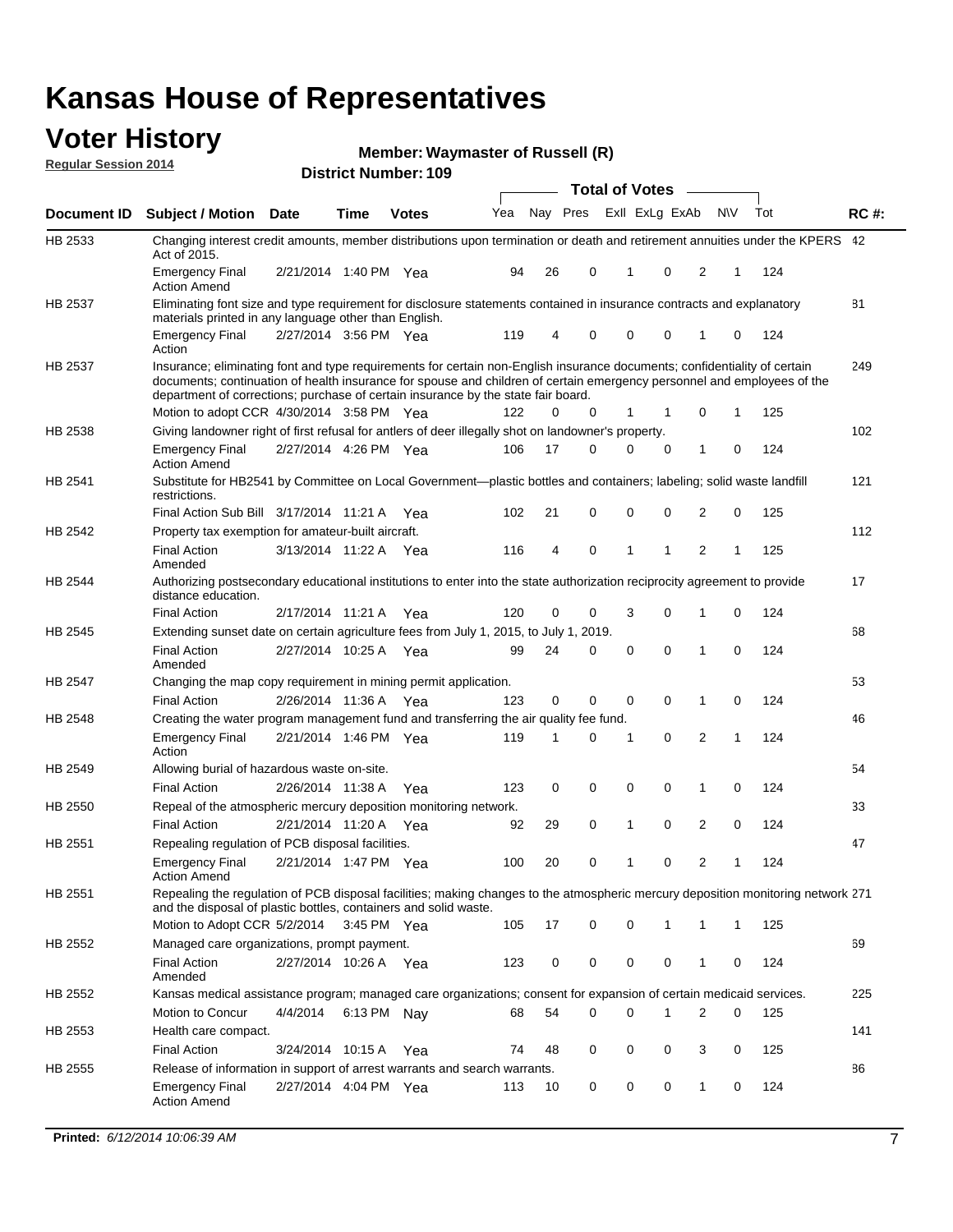## **Voter History**

**Regular Session 2014**

#### **Waymaster of Russell (R)**

|         |                                                                                                                                                                                                                                                                                                                                                           |                       |         |              |     |          |          | <b>Total of Votes</b> |          |   |             |     |             |
|---------|-----------------------------------------------------------------------------------------------------------------------------------------------------------------------------------------------------------------------------------------------------------------------------------------------------------------------------------------------------------|-----------------------|---------|--------------|-----|----------|----------|-----------------------|----------|---|-------------|-----|-------------|
|         | Document ID Subject / Motion                                                                                                                                                                                                                                                                                                                              | Date                  | Time    | <b>Votes</b> | Yea |          | Nay Pres | Exll ExLg ExAb        |          |   | <b>NV</b>   | Tot | <b>RC#:</b> |
| HB 2557 | Changing penalties for certain taxpayers who file incorrect returns under Kansas income tax act.                                                                                                                                                                                                                                                          |                       |         |              |     |          |          |                       |          |   |             |     | 21          |
|         | <b>Final Action</b><br>Amended                                                                                                                                                                                                                                                                                                                            | 2/19/2014 11:35 A     |         | Yea          | 122 | 0        | 0        | 0                     | 0        | 2 | 0           | 124 |             |
| HB 2561 | Licensure of pharmacists and registration of pharmacy interns by board of pharmacy.                                                                                                                                                                                                                                                                       |                       |         |              |     |          |          |                       |          |   |             |     | 55          |
|         | <b>Final Action</b>                                                                                                                                                                                                                                                                                                                                       | 2/26/2014 11:39 A Yea |         |              | 105 | 18       | 0        | 0                     | 0        | 1 | 0           | 124 |             |
| HB 2564 | Requiring 60-day wait before re-employment for retirement benefit eligibility.                                                                                                                                                                                                                                                                            |                       |         |              |     |          |          |                       |          |   |             |     | 43          |
|         | <b>Emergency Final</b><br>Action                                                                                                                                                                                                                                                                                                                          | 2/21/2014 1:41 PM Yea |         |              | 120 | 0        | 0        | 1                     | 0        | 2 | 1           | 124 |             |
| HB 2566 | Requiring court fee for forensic audio and video examination services.                                                                                                                                                                                                                                                                                    |                       |         |              |     |          |          |                       |          |   |             |     | 93          |
|         | <b>Emergency Final</b><br>Action                                                                                                                                                                                                                                                                                                                          | 2/27/2014 4:12 PM Yea |         |              | 123 | 0        | 0        | 0                     | 0        | 1 | $\mathbf 0$ | 124 |             |
| HB 2568 | Domestic relations; Kansas family law code; child support guidelines.                                                                                                                                                                                                                                                                                     |                       |         |              |     |          |          |                       |          |   |             |     | 70          |
|         | <b>Final Action</b><br>Amended                                                                                                                                                                                                                                                                                                                            | 2/27/2014 10:27 A     |         | Yea          | 123 | 0        | 0        | 0                     | 0        | 1 | 0           | 124 |             |
| HB 2568 | Domestic relations; Kansas family law code; child support guidelines.                                                                                                                                                                                                                                                                                     |                       |         |              |     |          |          |                       |          |   |             |     | 268         |
|         | Motion to adopt CCR 5/2/2014 3:28 PM Yea                                                                                                                                                                                                                                                                                                                  |                       |         |              | 123 | 0        | 0        | 0                     | 1        | 1 | $\mathbf 0$ | 125 |             |
| HB 2576 | Employment security law; creation of "new employer rate."                                                                                                                                                                                                                                                                                                 |                       |         |              |     |          |          |                       |          |   |             |     | 71          |
|         | <b>Final Action</b><br>Amended                                                                                                                                                                                                                                                                                                                            | 2/27/2014 10:28 A     |         | Yea          | 123 | 0        | 0        | 0                     | 0        | 1 | $\mathbf 0$ | 124 |             |
| HB 2576 | Employment security law; creation of "new employer rate."                                                                                                                                                                                                                                                                                                 |                       |         |              |     |          |          |                       |          |   |             |     | 159         |
|         | Motion to Concur                                                                                                                                                                                                                                                                                                                                          | 3/25/2014 10:47 A     |         | Yea          | 122 | 0        | 0        | 1                     | 0        | 2 | 0           | 125 |             |
| HB 2577 | Allowing parents to remain anonymous when surrendering an infant under the newborn protection act.                                                                                                                                                                                                                                                        |                       |         |              |     |          |          |                       |          |   |             |     | 56          |
|         | <b>Final Action</b><br>Amended                                                                                                                                                                                                                                                                                                                            | 2/26/2014 11:41 A Yea |         |              | 123 | $\Omega$ | 0        | 0                     | 0        | 1 | 0           | 124 |             |
| HB 2577 | Allowing parents to remain anonymous when surrendering an infant under the newborn protection act.                                                                                                                                                                                                                                                        |                       |         |              |     |          |          |                       |          |   |             |     | 220         |
|         | Motion to Concur                                                                                                                                                                                                                                                                                                                                          | 4/4/2014              | 11:45 A | Yea          | 121 | 0        | 0        |                       | 1        | 1 | 1           | 125 |             |
| HB 2578 | Certification by chief law enforcement officer for transfer of a firearm when required by federal law.                                                                                                                                                                                                                                                    |                       |         |              |     |          |          |                       |          |   |             |     | 122         |
|         | <b>Final Action</b><br>Amended                                                                                                                                                                                                                                                                                                                            | 3/17/2014 11:22 A     |         | Yea          | 123 | $\Omega$ | 0        | 0                     | 0        | 2 | 0           | 125 |             |
| HB 2578 | Regulating the possession of weapons.                                                                                                                                                                                                                                                                                                                     |                       |         |              |     |          |          |                       |          |   |             |     | 235         |
|         | Motion to Adopt CCR 4/5/2014 4:40 PM Yea                                                                                                                                                                                                                                                                                                                  |                       |         |              | 102 | 19       | 0        | 0                     | $\Omega$ | 4 | 0           | 125 |             |
| HB 2580 | Specifying the duties of the state fire marshal relating to regional emergency response teams for hazardous materials and<br>search and rescue incidents.                                                                                                                                                                                                 |                       |         |              |     |          |          |                       |          |   |             |     | 72          |
|         | <b>Final Action</b><br>Amended                                                                                                                                                                                                                                                                                                                            | 2/27/2014 10:29 A     |         | Yea          | 113 | 10       | 0        | 0                     | 0        | 1 | 0           | 124 |             |
| HB 2580 | Kansas Real Estate Appraisal Board; licensee fingerprinting and criminal background checks.                                                                                                                                                                                                                                                               |                       |         |              |     |          |          |                       |          |   |             |     | 272         |
|         | Motion to adopt CCR 5/2/2014                                                                                                                                                                                                                                                                                                                              |                       |         | 3:49 PM Yea  | 115 | 7        | 0        | 0                     | 1        | 1 | 1           | 125 |             |
| HB 2582 | Creating an exemption from food establishment licensing for churches.                                                                                                                                                                                                                                                                                     |                       |         |              |     |          |          |                       |          |   |             |     | 57          |
|         | <b>Final Action</b>                                                                                                                                                                                                                                                                                                                                       | 2/26/2014 11:42 A Yea |         |              | 123 | 0        | 0        | 0                     | 0        | 1 | 0           | 124 |             |
| HB 2588 | Child in need of care; juvenile offenders; permanent custodians.                                                                                                                                                                                                                                                                                          |                       |         |              |     |          |          |                       |          |   |             |     | 94          |
|         | <b>Emergency Final</b><br><b>Action Amend</b>                                                                                                                                                                                                                                                                                                             | 2/27/2014 4:14 PM Yea |         |              | 123 | 0        | 0        | 0                     | 0        | 1 | 0           | 124 |             |
| HB 2588 | Senate Substitute for HB 2588 by Committee on Judiciary - Concerning children and minors; relating to children in need of<br>care; placement in juvenile detention facilities; permanent custodians; relating to juvenile offenders; alternative adjudication;<br>youth residential centers and services; risk assessment; sentencing; good time credits. |                       |         |              |     |          |          |                       |          |   |             |     | 244         |
|         | Motion to adopt CCR 4/30/2014 3:36 PM Yea                                                                                                                                                                                                                                                                                                                 |                       |         |              | 123 | 0        | 0        | 1                     | 1        | 0 | 0           | 125 |             |
| HB 2591 | Requiring certain audit reports to be filed electronically and to be filed only with the department of administration.                                                                                                                                                                                                                                    |                       |         |              |     |          |          |                       |          |   |             |     | 58          |
|         | <b>Final Action</b>                                                                                                                                                                                                                                                                                                                                       | 2/26/2014 11:43 A Yea |         |              | 123 | 0        | 0        | 0                     | 0        | 1 | 0           | 124 |             |
| HB 2595 | State fossils; the tylosaurus and the pteranodon.                                                                                                                                                                                                                                                                                                         |                       |         |              |     |          |          |                       |          |   |             |     | 73          |
|         | <b>Final Action</b><br>Amended                                                                                                                                                                                                                                                                                                                            | 2/27/2014 10:31 A Yea |         |              | 96  | 27       | 0        | 0                     | 0        | 1 | 0           | 124 |             |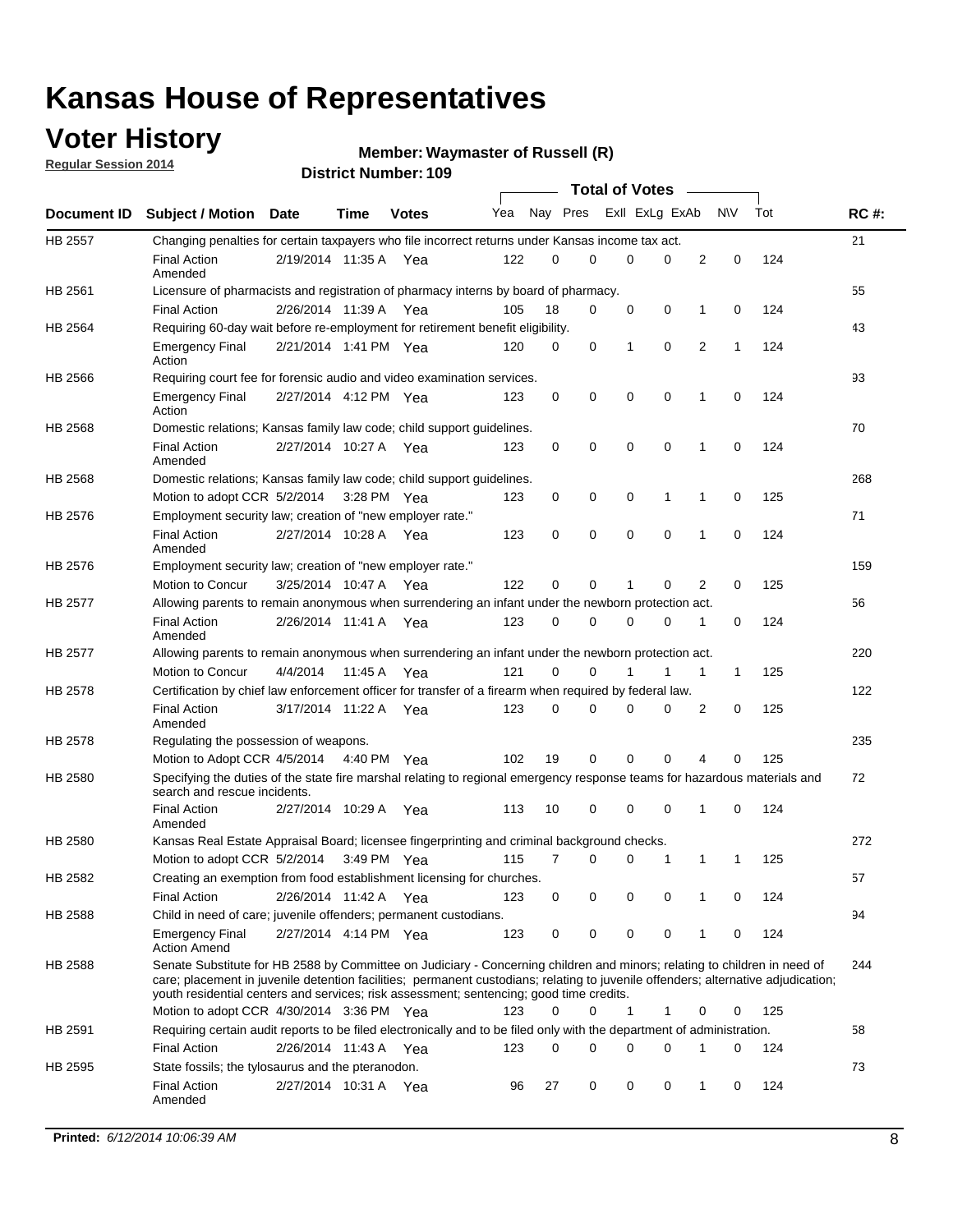### **Voter History**

**Regular Session 2014**

**Waymaster of Russell (R)**

|                |                                                                                                                                                                                                                                       |                       |             | <b>DISTRICT MAILINGL' LAS</b> |     |                |             |                | <b>Total of Votes</b> |   |           |     |             |
|----------------|---------------------------------------------------------------------------------------------------------------------------------------------------------------------------------------------------------------------------------------|-----------------------|-------------|-------------------------------|-----|----------------|-------------|----------------|-----------------------|---|-----------|-----|-------------|
| Document ID    | <b>Subject / Motion</b>                                                                                                                                                                                                               | <b>Date</b>           | Time        | <b>Votes</b>                  | Yea |                | Nay Pres    |                | Exll ExLg ExAb        |   | <b>NV</b> | Tot | <b>RC#:</b> |
| HB 2596        | Computation of retirement benefits when a state officer or employee is placed on furlough or has reduction in compensation.                                                                                                           |                       |             |                               |     |                |             |                |                       |   |           |     | 74          |
|                | <b>Final Action</b>                                                                                                                                                                                                                   | 2/27/2014 10:33 A     |             | Yea                           | 123 | 0              | $\Omega$    | 0              | $\Omega$              |   | 0         | 124 |             |
| HB 2596        | Computation of retirement benefits when a state officer or employee is placed on furlough or has reduction in<br>compensation.                                                                                                        |                       |             |                               |     |                |             |                |                       |   |           |     | 246         |
|                | Motion to adopt CCR 4/30/2014 3:45 PM Yea                                                                                                                                                                                             |                       |             |                               | 123 | 0              | 0           | 1              | 1                     | 0 | 0         | 125 |             |
| <b>HB 2597</b> | Municipal recycling services                                                                                                                                                                                                          |                       |             |                               |     |                |             |                |                       |   |           |     | 97          |
|                | <b>Emergency Final</b><br><b>Action Amend</b>                                                                                                                                                                                         | 2/27/2014 4:20 PM Yea |             |                               | 105 | 18             | $\mathbf 0$ | $\mathbf 0$    | $\mathbf 0$           | 1 | 0         | 124 |             |
| HB 2599        | Authorizing the secretary of state to grant an easement to the unified government of Wyandotte county.                                                                                                                                |                       |             |                               |     |                |             |                |                       |   |           |     | 22          |
|                | <b>Final Action</b>                                                                                                                                                                                                                   | 2/19/2014 11:37 A     |             | Yea                           | 120 | $\overline{2}$ | $\mathbf 0$ | 0              | $\Omega$              | 2 | 0         | 124 |             |
| HB 2599        | Authorizing the secretary of state to grant an easement to the unified government of Wyandotte county.                                                                                                                                |                       |             |                               |     |                |             |                |                       |   |           |     | 118         |
|                | Motion to Concur                                                                                                                                                                                                                      | 3/14/2014 11:25 A     |             | Yea                           | 118 | $\Omega$       | 0           | $\overline{2}$ | 1                     | 4 | 0         | 125 |             |
| HB 2602        | Increasing the percentage of unclassified employees allowed to be employed by KPERS from 25% to 50%.                                                                                                                                  |                       |             |                               |     |                |             |                |                       |   |           |     | 44          |
|                | <b>Emergency Final</b><br>Action                                                                                                                                                                                                      | 2/21/2014 1:43 PM Yea |             |                               | 107 | 13             | 0           | 1              | $\Omega$              | 2 | 1         | 124 |             |
| HB 2602        | Increasing the percentage of unclassified employees allowed to be employed by KPERS from 25% to 50%.                                                                                                                                  |                       |             |                               |     |                |             |                |                       |   |           |     | 195         |
|                | Motion to Concur                                                                                                                                                                                                                      | 4/1/2014              | 10:57 A Yea |                               | 108 | 15             | 0           | 1              | 0                     | 1 | 0         | 125 |             |
| HB 2609        | Practice of pharmacy; filling and refilling of prescriptions.                                                                                                                                                                         |                       |             |                               |     |                |             |                |                       |   |           |     | 105         |
|                | <b>Emergency Final</b><br><b>Action Amend</b>                                                                                                                                                                                         | 2/27/2014 4:29 PM Yea |             |                               | 123 | 0              | $\mathbf 0$ | $\mathbf 0$    | $\Omega$              | 1 | 0         | 124 |             |
| HB 2611        | Conduct of dental offices.                                                                                                                                                                                                            |                       |             |                               |     |                |             |                |                       |   |           |     | 83          |
|                | <b>Emergency Final</b><br>Action                                                                                                                                                                                                      | 2/27/2014 3:59 PM Yea |             |                               | 123 | 0              | $\mathbf 0$ | $\mathbf 0$    | $\mathbf 0$           | 1 | 0         | 124 |             |
| HB 2612        | Relating to district judge and district magistrate judge vacancies.                                                                                                                                                                   |                       |             |                               |     |                |             |                |                       |   |           |     | 75          |
|                | <b>Final Action</b><br>Amended                                                                                                                                                                                                        | 2/27/2014 10:34 A     |             | Yea                           | 106 | 17             | $\mathbf 0$ | $\mathbf 0$    | $\mathbf 0$           | 1 | 0         | 124 |             |
| HB 2613        | Relating to the issuance of stillbirth and unborn child's death certificates.                                                                                                                                                         |                       |             |                               |     |                |             |                |                       |   |           |     | 103         |
|                | <b>Emergency Final</b><br><b>Action Amend</b>                                                                                                                                                                                         | 2/27/2014 4:27 PM Yea |             |                               | 122 | 1              | 0           | $\mathbf 0$    | $\Omega$              | 1 | 0         | 124 |             |
| HB 2615        | Substitute for HB 2615 by Committee on Commerce, Labor and Economic Development - Workers compensation assigned<br>risk pool.                                                                                                         |                       |             |                               |     |                |             |                |                       |   |           |     | 185         |
|                | EFA Sub Bill<br>Amended                                                                                                                                                                                                               | 3/26/2014 3:42 PM Yea |             |                               | 98  | 25             | 0           | 1              | $\mathbf 0$           | 1 | 0         | 125 |             |
| HB 2616        | Secretary of labor; explore agreement to allow state of Kansas to enforce OSHA standards.                                                                                                                                             |                       |             |                               |     |                |             |                |                       |   |           |     | 92          |
|                | <b>Emergency Final</b><br>Action                                                                                                                                                                                                      | 2/27/2014 4:11 PM Yea |             |                               | 93  | 30             | 0           | 0              | 0                     | 1 | 0         | 124 |             |
| HB 2616        | Senate Substitute for HB 2616 by Committee on Commerce - Secretary of labor directed to study state enforcement of OSHA 261<br>standards.                                                                                             |                       |             |                               |     |                |             |                |                       |   |           |     |             |
|                | Motion to Concur                                                                                                                                                                                                                      | 5/2/2014              | 11:47 A Yea |                               | 94  | 30             | 0           | 0              | 1                     | 0 | 0         | 125 |             |
| HB 2633        | Substitute for HB 2633 by Committee on Corrections and Juvenile Justice - Juvenile offenders; youth residential centers and<br>services; risk assessment; raising the age for prosecution as an adult; sentencing; good time credits. |                       |             |                               |     |                |             |                |                       |   |           |     | 106         |
|                | EFA Sub Bill<br>Amended                                                                                                                                                                                                               | 2/27/2014 4:31 PM Yea |             |                               | 122 | 1              | 0           | $\mathbf 0$    | 0                     | 1 | 0         | 124 |             |
| HB 2636        | Secretary of health and environment and air quality standards.                                                                                                                                                                        |                       |             |                               |     |                |             |                |                       |   |           |     | 45          |
|                | <b>Emergency Final</b><br><b>Action Amend</b>                                                                                                                                                                                         | 2/21/2014 1:44 PM Yea |             |                               | 89  | 31             | 0           | 1              | 0                     | 2 | 1         | 124 |             |
| HB 2636        | Secretary of health and environment and air quality standards.                                                                                                                                                                        |                       |             |                               |     |                |             |                |                       |   |           |     | 212         |
|                | Sub motion to concur 4/3/2014                                                                                                                                                                                                         |                       | 7:20 PM Yea |                               | 121 | 3              | 0           | 0              | 0                     |   | 0         | 125 |             |
| HB 2642        | Income tax deduction for net gain on the sale of certain horses, cattle or livestock; income tax credit for expenditures to make 131<br>dwelling or facility accessible for persons with a disability.                                |                       |             |                               |     |                |             |                |                       |   |           |     |             |
|                | <b>Final Action</b><br>Amended                                                                                                                                                                                                        | 3/20/2014 11:17 A Yea |             |                               | 123 | 0              | 0           | 0              | $\mathbf{1}$          | 1 | 0         | 125 |             |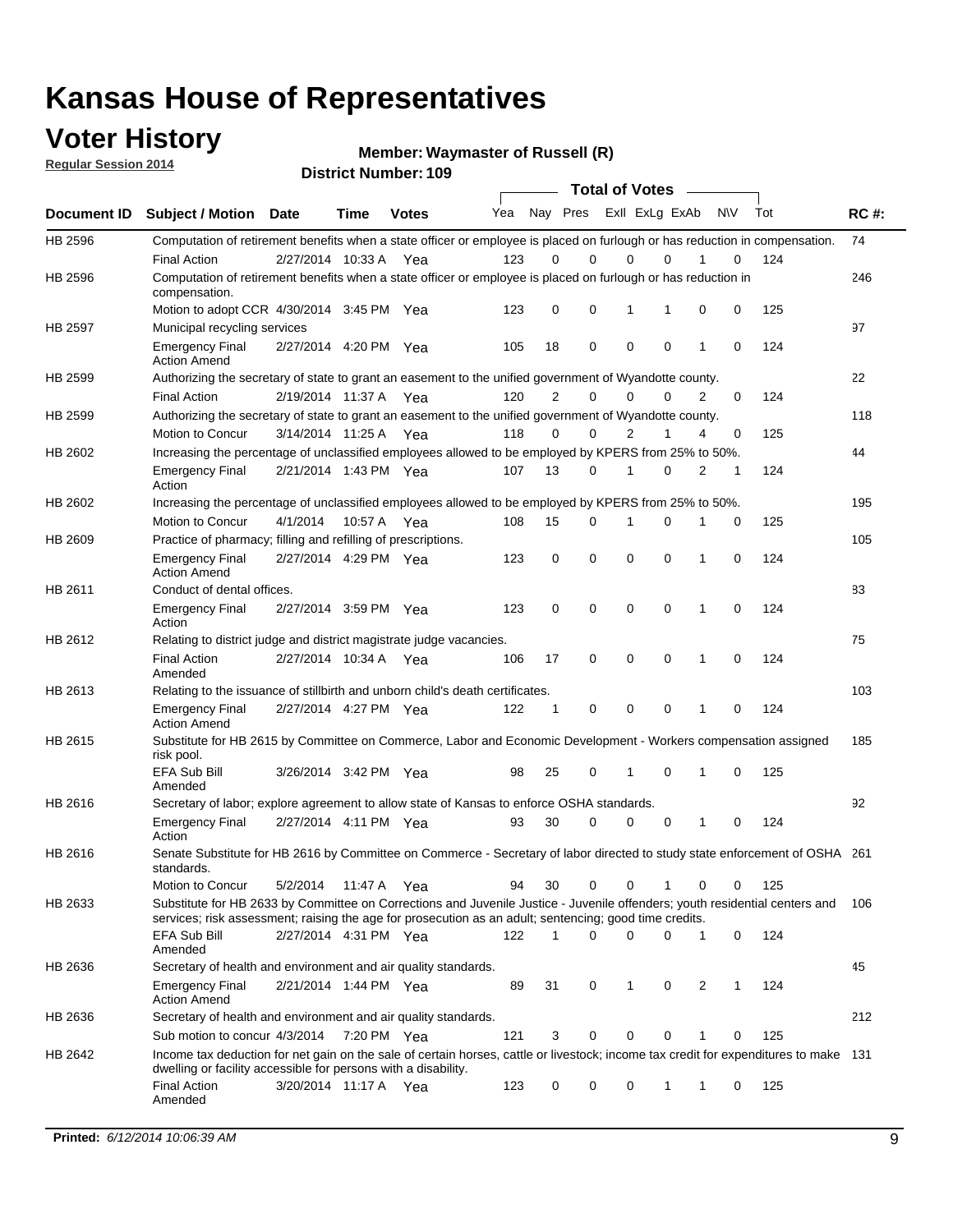#### **Voter History Regular Session 2014**

| Member: Waymaster of Russell (R) |  |
|----------------------------------|--|
|----------------------------------|--|

|                | ul Italiinui .<br><b>Total of Votes</b>                                                                                                                                                                                                                                                                                                                                                                                                                       |                       |             |              |     |          |                         |             |             |                |     |     |             |
|----------------|---------------------------------------------------------------------------------------------------------------------------------------------------------------------------------------------------------------------------------------------------------------------------------------------------------------------------------------------------------------------------------------------------------------------------------------------------------------|-----------------------|-------------|--------------|-----|----------|-------------------------|-------------|-------------|----------------|-----|-----|-------------|
| Document ID    | <b>Subject / Motion Date</b>                                                                                                                                                                                                                                                                                                                                                                                                                                  |                       | <b>Time</b> | <b>Votes</b> | Yea |          | Nay Pres Exll ExLg ExAb |             |             |                | N\V | Tot | <b>RC#:</b> |
| HB 2643        | Property tax; classification of commercial and industrial machinery and equipment as personal property; reclassification of<br>property upon termination of IRB tax exemption; use of independent appraisers to appraiser certain                                                                                                                                                                                                                             |                       |             |              |     |          |                         |             |             |                |     |     | 164         |
|                | <b>Final Action</b><br>Amended                                                                                                                                                                                                                                                                                                                                                                                                                                | 3/26/2014 10:56 A Yea |             |              | 123 | 0        | 0                       | 1           | $\mathbf 0$ | 1              | 0   | 125 |             |
| HB 2643        | Property tax; classification of commercial and industrial machinery and equipment as personal property; reclassification of<br>property upon termination of IRB tax exemption; use of independent appraisers to appraiser certain complex property; motor<br>vehicles, members of military; mortgage registration tax phase out and replacement with fees; county clerk technology fund;<br>county treasurer technology fund.                                 |                       |             |              |     |          |                         |             |             |                |     |     | 274         |
|                | Motion to Concur                                                                                                                                                                                                                                                                                                                                                                                                                                              | 5/2/2014              |             | 5:12 PM Nay  | 16  | 108      | 0                       | 0           | 0           |                | 0   | 125 |             |
| HB 2643        | Property tax; classification of commercial and industrial machinery and equipment as personal property; reclassification of<br>property upon termination of IRB tax exemption; use of independent appraisers to appraiser certain complex property; motor<br>vehicles, members of military; mortgage registration tax phase out and replacement with fees; county clerk technology fund;<br>county treasurer technology fund.<br>Motion to adopt CCR 5/3/2014 |                       |             | 1:53 AM Yea  | 70  | 53       | 0                       | $\mathbf 0$ | 0           | 1              | 1   | 125 | 286         |
| HB 2648        | Property tax exemption for levees.                                                                                                                                                                                                                                                                                                                                                                                                                            |                       |             |              |     |          |                         |             |             |                |     |     | 100         |
|                | <b>Emergency Final</b><br><b>Action Amend</b>                                                                                                                                                                                                                                                                                                                                                                                                                 | 2/27/2014 4:23 PM Yea |             |              | 100 | 23       | $\mathbf 0$             | $\mathbf 0$ | 0           | 1              | 0   | 124 |             |
| HB 2651        | County law library.                                                                                                                                                                                                                                                                                                                                                                                                                                           |                       |             |              |     |          |                         |             |             |                |     |     | 76          |
|                | <b>Final Action</b><br>Amended                                                                                                                                                                                                                                                                                                                                                                                                                                | 2/27/2014 10:38 A     |             | Yea          | 82  | 41       | 0                       | $\mathbf 0$ | $\mathbf 0$ | 1              | 0   | 124 |             |
| <b>HB 2655</b> | Allowing veterans with PTSD to seek mental health treatment upon certain convictions.                                                                                                                                                                                                                                                                                                                                                                         |                       |             |              |     |          |                         |             |             |                |     |     | 77          |
|                | <b>Final Action</b><br>Amended                                                                                                                                                                                                                                                                                                                                                                                                                                | 2/27/2014 10:40 A Yea |             |              | 123 | 0        | 0                       | $\mathbf 0$ | 0           | 1              | 0   | 124 |             |
| HB 2655        | Senate Substitute for HB 2655 by Committee on Judiciary - Allowing veterans with PTSD to seek mental health treatment<br>upon certain convictions; also amending the crimes of interference with law enforcement and giving a false alarm.<br>Motion to Concur                                                                                                                                                                                                |                       |             |              | 122 | $\Omega$ | $\Omega$                | $\Omega$    |             | 2              | 0   | 125 | 224         |
|                |                                                                                                                                                                                                                                                                                                                                                                                                                                                               | 4/4/2014              |             | 5:42 PM Yea  |     |          |                         |             |             |                |     |     |             |
| HB 2656        | Authorizing the state of Kansas to pay the death gratuity benefit to the designated survivor of a Kansas service member during 48<br>a federal government shutdown and providing for reimbursement to the state                                                                                                                                                                                                                                               |                       |             |              |     |          |                         |             |             |                |     |     |             |
|                | <b>Final Action</b><br>Substitute for HB 2661 by Committee on Energy and Environment - Siting of electric transmission lines; notice and hearing                                                                                                                                                                                                                                                                                                              | 2/26/2014 11:27 A Yea |             |              | 123 | 0        | 0                       | 0           | 0           |                | 0   | 124 | 181         |
| HB 2661        | requirements.<br>EFA Sub Bill                                                                                                                                                                                                                                                                                                                                                                                                                                 | 3/26/2014 3:37 PM Yea |             |              | 119 | 4        | 0                       | 1           | $\mathbf 0$ | 1              | 0   | 125 |             |
| HB 2662        | Expungment of driving under the influence convictions.                                                                                                                                                                                                                                                                                                                                                                                                        |                       |             |              |     |          |                         |             |             |                |     |     | 116         |
|                | <b>Final Action</b><br>Amended                                                                                                                                                                                                                                                                                                                                                                                                                                | 3/14/2014 11:22 A Yea |             |              | 87  | 31       | 0                       | 2           | 1           | 4              | 0   | 125 |             |
| HB 2668        | Health insurance for qualified professional associations.                                                                                                                                                                                                                                                                                                                                                                                                     |                       |             |              |     |          |                         |             |             |                |     |     | 34          |
|                | <b>Final Action</b><br>Amended                                                                                                                                                                                                                                                                                                                                                                                                                                | 2/21/2014 11:21 A Yea |             |              | 114 | 7        | 0                       | 1           | $\mathbf 0$ | $\overline{2}$ | 0   | 124 |             |
| HB 2668        | Predetermination of health insurance benefits                                                                                                                                                                                                                                                                                                                                                                                                                 |                       |             |              |     |          |                         |             |             |                |     |     | 262         |
|                | Motion to Concur                                                                                                                                                                                                                                                                                                                                                                                                                                              | 5/2/2014              |             | 12:05 P Yea  | 97  | 27       | 0                       | 0           | 1           | 0              | 0   | 125 |             |
| HB 2669        | State civil service board; transferred from the department of administration to the office of administrative hearings.                                                                                                                                                                                                                                                                                                                                        |                       |             |              |     |          |                         |             |             |                |     |     | 87          |
|                | <b>Emergency Final</b><br>Action                                                                                                                                                                                                                                                                                                                                                                                                                              | 2/27/2014 4:05 PM Yea |             |              | 110 | 13       | 0                       | $\mathbf 0$ | 0           | 1              | 0   | 124 |             |
| HB 2673        | Kansas healing arts act; physician assistant licensure act.                                                                                                                                                                                                                                                                                                                                                                                                   |                       |             |              |     |          |                         |             |             |                |     |     | 91          |
|                | <b>Emergency Final</b><br><b>Action Amend</b>                                                                                                                                                                                                                                                                                                                                                                                                                 | 2/27/2014 4:10 PM Yea |             |              | 105 | 18       | 0                       | 0           | 0           | 1              | 0   | 124 |             |
| HB 2673        | Board of healing arts functions and duties, physician assistants licensure act and podiatry act.                                                                                                                                                                                                                                                                                                                                                              |                       |             |              |     |          |                         |             |             |                |     |     | 270         |
|                | Motion to adopt CCR 5/2/2014                                                                                                                                                                                                                                                                                                                                                                                                                                  |                       |             | 3:39 PM Yea  | 111 | 11       | 0                       | 0           | 1           | 1              | 1   | 125 |             |
| HB 2675        | Relating to procurement negotiating committees; certified businesses.                                                                                                                                                                                                                                                                                                                                                                                         |                       |             |              |     |          |                         |             |             |                |     |     | 165         |
|                | <b>Final Action</b><br>Amended                                                                                                                                                                                                                                                                                                                                                                                                                                | 3/26/2014 10:57 A Yea |             |              | 123 | 0        | 0                       | 1           | 0           | 1              | 0   | 125 |             |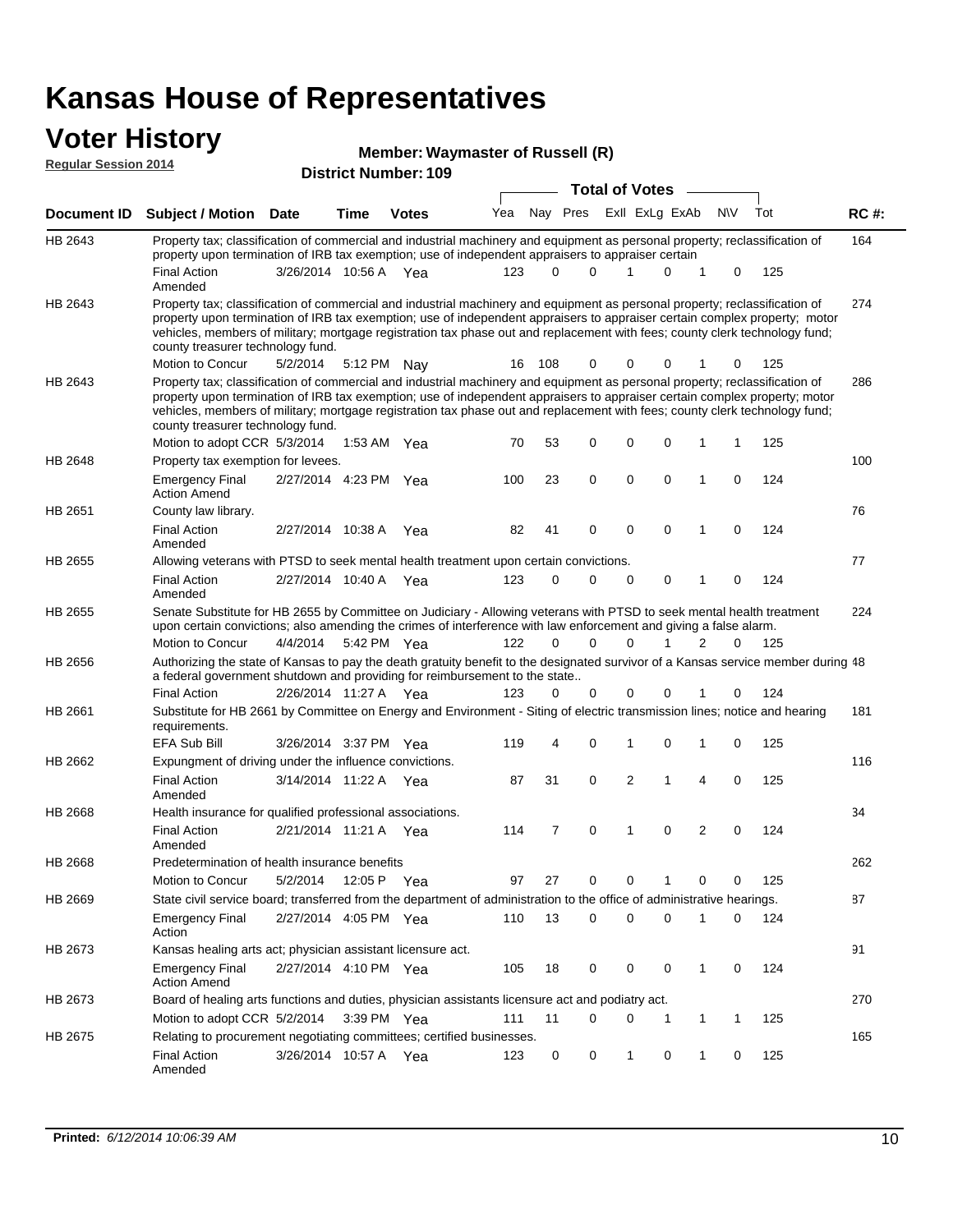### **Voter History**

**Regular Session 2014**

#### **Waymaster of Russell (R)**

| <b>District Number: 109</b> |  |
|-----------------------------|--|
|                             |  |

|                |                                                                                                                                                                                                                                                |                       |             |              |     |          |             | <b>Total of Votes</b> | $\sim$         |                     |     |             |
|----------------|------------------------------------------------------------------------------------------------------------------------------------------------------------------------------------------------------------------------------------------------|-----------------------|-------------|--------------|-----|----------|-------------|-----------------------|----------------|---------------------|-----|-------------|
|                | Document ID Subject / Motion Date                                                                                                                                                                                                              |                       | Time        | <b>Votes</b> | Yea | Nay Pres |             |                       | Exll ExLg ExAb | N\V                 | Tot | <b>RC#:</b> |
| HB 2681        | Substitute for HB2681 by Committee on Veterans, Military, and Homeland Security--Abolishing the Kansas commission on<br>veterans affairs; creating the Kansas commission on veterans affairs office within the executive branch of government. |                       |             |              |     |          |             |                       |                |                     |     | 132         |
|                | Final Action Sub Bill 3/20/2014 11:18 A Yea                                                                                                                                                                                                    |                       |             |              | 123 | 0        | $\Omega$    | $\Omega$              | $\mathbf{1}$   | 1<br>0              | 125 |             |
| HB 2681        | Substitute for HB2681 by Committee on Veterans, Military, and Homeland Security - Abolishing the Kansas commission on                                                                                                                          |                       |             |              |     |          |             |                       |                |                     |     | 219         |
|                | veterans affairs; creating the Kansas commission on veterans affairs office within the executive branch of government.                                                                                                                         |                       |             |              |     |          |             |                       |                |                     |     |             |
|                | Motion to Concur                                                                                                                                                                                                                               | 4/4/2014 11:41 A      |             | Yea          | 122 | 0        | 0           |                       | 1              | 1<br>0              | 125 |             |
| HB 2684        | Allocating moneys from driver's license fees to the judicial branch nonjudicial salary adjustment fund.                                                                                                                                        |                       |             |              |     |          |             |                       |                |                     |     | 78          |
|                | <b>Final Action</b>                                                                                                                                                                                                                            | 2/27/2014 10:41 A Nay |             |              | 93  | 30       | 0           | 0                     | $\Omega$       | 0<br>1              | 124 |             |
| <b>HB 2687</b> | Unclaimed property act and hearings.                                                                                                                                                                                                           |                       |             |              |     |          |             |                       |                |                     |     | 59          |
|                | <b>Final Action</b>                                                                                                                                                                                                                            | 2/26/2014 11:44 A     |             | Yea          | 119 | 4        | $\mathbf 0$ | 0                     | 0              | 0<br>1              | 124 |             |
| <b>HB 2687</b> | Unclaimed property act and hearings.                                                                                                                                                                                                           |                       |             |              |     |          |             |                       |                |                     |     | 251         |
|                | Motion to Concur                                                                                                                                                                                                                               | 5/1/2014              | 1:56 PM Yea |              | 125 | 0        | $\mathbf 0$ | $\mathbf 0$           | $\Omega$       | 0<br>0              | 125 |             |
| HB 2689        | Amending which convictions are counted for driving while license canceled, suspended or revoked.                                                                                                                                               |                       |             |              |     |          |             |                       |                |                     |     | 231         |
|                | <b>Final Action</b><br>Amended                                                                                                                                                                                                                 | 4/5/2014              | 10:23 A Yea |              | 121 | 0        | 0           | 0                     | 0              | $\overline{4}$<br>0 | 125 |             |
| HB 2693        | Providing for testing by community colleges for commercial driver's licenses and allowing temporary commercial driver's                                                                                                                        |                       |             |              |     |          |             |                       |                |                     |     | 104         |
|                | license holders the ability to drive class A commercial vehicles.                                                                                                                                                                              |                       |             |              |     |          |             |                       |                |                     |     |             |
|                | <b>Emergency Final</b><br><b>Action Amend</b>                                                                                                                                                                                                  | 2/27/2014 4:28 PM Yea |             |              | 123 | 0        | 0           | 0                     | 0              | 0<br>1              | 124 |             |
| HB 2693        | Senate Substitute for HB 2693 by Committee on Transportation - Providing for testing by community colleges for commercial<br>driver's licenses; entities serving as driver's licenses examiners.                                               |                       |             |              |     |          |             |                       |                |                     |     | 255         |
|                | Motion to adopt CCR 5/1/2014 4:42 PM Yea                                                                                                                                                                                                       |                       |             |              | 125 | 0        | 0           | 0                     | 0              | 0<br>0              | 125 |             |
| HB 2715        | Farm machinery and equipment annual highway permits, commercial drivers' license.                                                                                                                                                              |                       |             |              |     |          |             |                       |                |                     |     | 98          |
|                | <b>Emergency Final</b>                                                                                                                                                                                                                         | 2/27/2014 4:21 PM Yea |             |              | 123 | 0        | $\Omega$    | $\Omega$              | 0              | 0<br>1              | 124 |             |
|                | <b>Action Amend</b>                                                                                                                                                                                                                            |                       |             |              |     |          |             |                       |                |                     |     |             |
| HB 2717        | Registration of operators of assisted living, residential health care, home plus or adult day care facilities.                                                                                                                                 |                       |             |              |     |          |             |                       |                |                     |     | 175         |
|                | <b>Emergency Final</b><br><b>Action Amend</b>                                                                                                                                                                                                  | 3/26/2014 3:29 PM Yea |             |              | 114 | 9        | $\Omega$    | 1                     | 0              | 0<br>1              | 125 |             |
| HB 2721        | Substitute for Substitute for HB 2721 by Committee on Commerce, Labor and Economic Development †Enacting the                                                                                                                                   |                       |             |              |     |          |             |                       |                |                     |     | 117         |
|                | business entity standard treatment act.                                                                                                                                                                                                        |                       |             |              |     |          |             |                       |                |                     |     |             |
|                | Final Action Sub Bill 3/14/2014 11:23 A Yea                                                                                                                                                                                                    |                       |             |              | 118 | 0        | 0           | 2                     | 1              | 4<br>0              | 125 |             |
| HB 2721        | Substitute for Substitute for HB 2721 by Committee on Commerce, Labor and Economic Development - Enacting the business 273<br>entity standard treatment act.                                                                                   |                       |             |              |     |          |             |                       |                |                     |     |             |
|                | <b>Motion to Concur</b>                                                                                                                                                                                                                        | 5/2/2014              | 3:59 PM Yea |              | 122 | 0        | 0           | 0                     | 1              | 1<br>1              | 125 |             |
| HB 2724        | Uniform commercial driver's license act; definition of tank vehicle.                                                                                                                                                                           |                       |             |              |     |          |             |                       |                |                     |     | 99          |
|                | <b>Emergency Final</b><br>Action                                                                                                                                                                                                               | 2/27/2014 4:22 PM Yea |             |              | 122 | 1        | $\mathbf 0$ | $\mathbf 0$           | 0              | 1<br>0              | 124 |             |
| <b>HB 2727</b> | Expiration of license plates and placards for individuals with disability.                                                                                                                                                                     |                       |             |              |     |          |             |                       |                |                     |     | 88          |
|                | Emergency Final<br>Action                                                                                                                                                                                                                      | 2/27/2014 4:06 PM Yea |             |              | 123 | 0        | 0           | 0                     | 0              | 1<br>0              | 124 |             |
| HB 2728        | Permits for the operation of salvage vehicles no longer required to be prepared in triplicate.                                                                                                                                                 |                       |             |              |     |          |             |                       |                |                     |     | 89          |
|                | <b>Emergency Final</b><br>Action                                                                                                                                                                                                               | 2/27/2014 4:07 PM Yea |             |              | 122 | 1        | 0           | 0                     | 0              | 1<br>0              | 124 |             |
| HB 2728        | Permits for the operation of salvage vehicles no longer required to be prepared in triplicate.                                                                                                                                                 |                       |             |              |     |          |             |                       |                |                     |     | 192         |
|                | Motion to Concur                                                                                                                                                                                                                               | 3/31/2014 11:43 A Yea |             |              | 122 | 0        | 0           | $\mathbf{1}$          | 0              | 0<br>2              | 125 |             |
| HB 2732        | Sales tax authority for Rooks county for constructing or remodeling a jail facility.                                                                                                                                                           |                       |             |              |     |          |             |                       |                |                     |     | 232         |
|                | <b>Final Action</b>                                                                                                                                                                                                                            | 4/5/2014 10:24 A Yea  |             |              | 121 | 0        | 0           | 0                     | 0              | 0<br>4              | 125 |             |
| HB 2744        | Insurance; coverage for autism spectrum disorder.                                                                                                                                                                                              |                       |             |              |     |          |             |                       |                |                     |     | 137         |
|                | <b>Final Action</b>                                                                                                                                                                                                                            | 3/21/2014 10:14 A Yea |             |              | 114 | 3        | 0           | 0                     | $\mathbf{1}$   | 6<br>$\mathbf{1}$   | 125 |             |
|                | Amended                                                                                                                                                                                                                                        |                       |             |              |     |          |             |                       |                |                     |     |             |
| HB 2745        | Tax lien on property voluntarily transferred.                                                                                                                                                                                                  |                       |             |              |     |          |             |                       |                |                     |     | 166         |
|                | <b>Final Action</b>                                                                                                                                                                                                                            | 3/26/2014 10:58 A     |             | Yea          | 123 | 0        | 0           | 1                     | 0              | 1<br>0              | 125 |             |
|                | <b>Printed:</b> 6/12/2014 10:06:40 AM                                                                                                                                                                                                          |                       |             |              |     |          |             |                       |                |                     |     | 11          |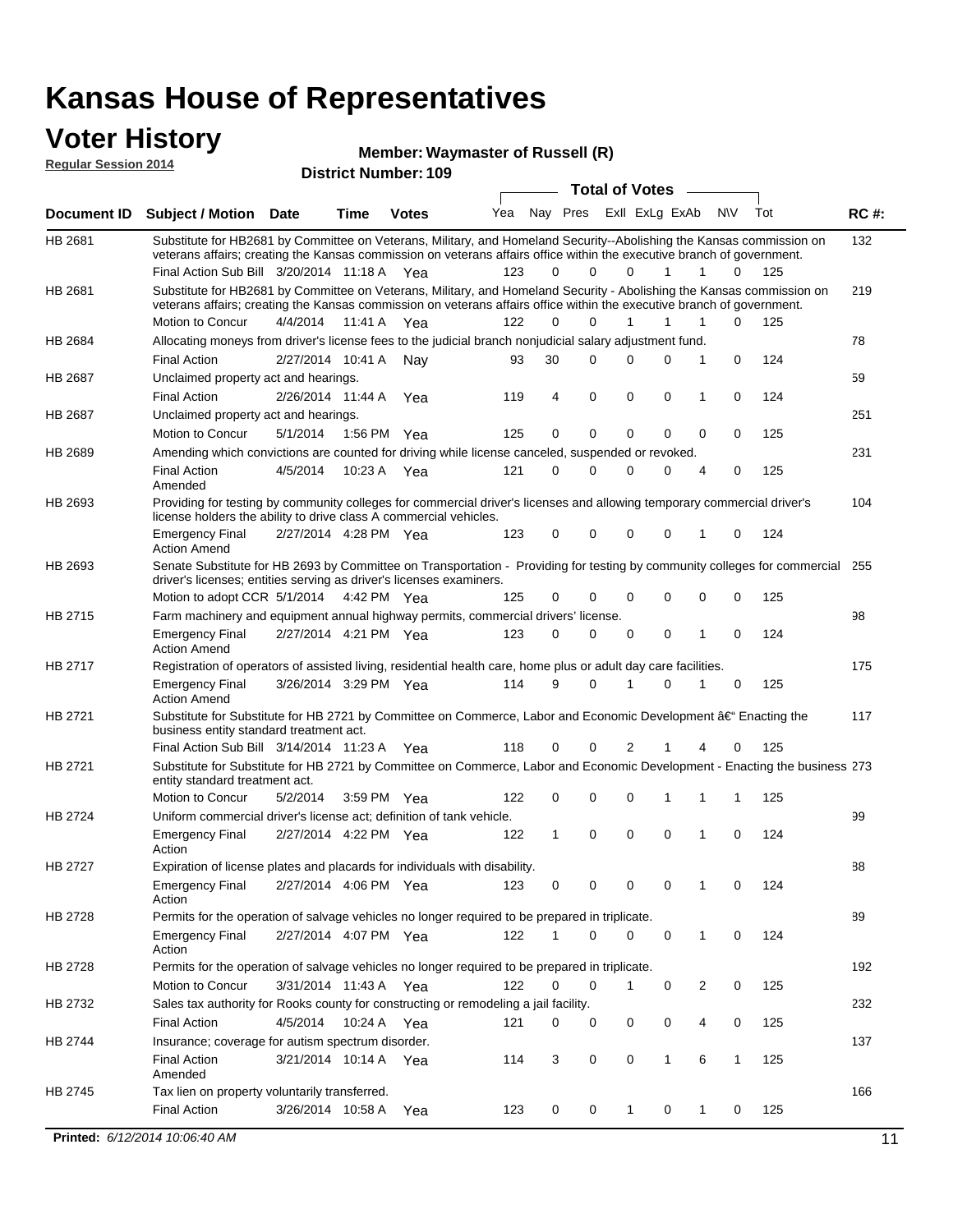## **Voter History**

**Regular Session 2014**

#### **Waymaster of Russell (R)**

|                 |                                                                                                                                                                                                                                                      |                       |             |              |     |          |             |   | <b>Total of Votes</b> |             |                |             |     |             |
|-----------------|------------------------------------------------------------------------------------------------------------------------------------------------------------------------------------------------------------------------------------------------------|-----------------------|-------------|--------------|-----|----------|-------------|---|-----------------------|-------------|----------------|-------------|-----|-------------|
|                 | Document ID Subject / Motion Date                                                                                                                                                                                                                    |                       | Time        | <b>Votes</b> | Yea | Nav Pres |             |   | Exll ExLg ExAb        |             | N\V            |             | Tot | <b>RC#:</b> |
| HB 2755         | Repealing the sunset on the Kansas taxpayer transparency act.                                                                                                                                                                                        |                       |             |              |     |          |             |   |                       |             |                |             |     | 140         |
|                 | <b>Final Action</b>                                                                                                                                                                                                                                  | 3/24/2014 10:13 A     |             | Yea          | 122 | 0        | 0           | 0 |                       | 0           | 3              | 0           | 125 |             |
| HB 2767         | State child death review board.                                                                                                                                                                                                                      |                       |             |              |     |          |             |   |                       |             |                |             |     | 167         |
|                 | <b>Final Action</b><br>Amended                                                                                                                                                                                                                       | 3/26/2014 10:59 A     |             | Yea          | 123 | 0        | 0           | 1 |                       | $\mathbf 0$ | 1              | 0           | 125 |             |
| <b>HCR 5029</b> | Urging the Kansas bureau of investigation to establish a blue alert system for the state of Kansas.                                                                                                                                                  |                       |             |              |     |          |             |   |                       |             |                |             |     | 95          |
|                 | <b>Emergency Final</b><br><b>Action Amend</b>                                                                                                                                                                                                        | 2/27/2014 4:15 PM Yea |             |              | 121 | 2        | 0           | 0 |                       | 0           | 1              | 0           | 124 |             |
| <b>HCR 5031</b> | Urging Congress to provide for the prompt payment of disability compensation to U.S. Veterans.                                                                                                                                                       |                       |             |              |     |          |             |   |                       |             |                |             |     | 125         |
|                 | <b>Final Action</b>                                                                                                                                                                                                                                  | 3/19/2014 11:21 A Yea |             |              | 122 | $\Omega$ | 0           | 0 |                       | 1           | $\overline{2}$ | 0           | 125 |             |
| HR 6049         | Resolution encouraging the creation of a Kansas plan for comprehensive treatment of chronic obstruction pulmonary<br>disease.                                                                                                                        |                       |             |              |     |          |             |   |                       |             |                |             |     | 109         |
|                 | <b>Emergency Final</b><br><b>Action Amend</b>                                                                                                                                                                                                        | 3/6/2014              | 11:24 A     | Yea          | 120 | 0        | 0           | 2 |                       | 1           | 2              | $\mathbf 0$ | 125 |             |
| HR 6063         | Urging the President to extend the qualifications for the Women's Army Corps Service Medal.                                                                                                                                                          |                       |             |              |     |          |             |   |                       |             |                |             |     | 143         |
|                 | <b>Final Action</b>                                                                                                                                                                                                                                  | 3/25/2014 10:11 A Yea |             |              | 123 | $\Omega$ | $\Omega$    | 1 |                       | $\Omega$    | 1              | 0           | 125 |             |
| <b>SB 40</b>    | House Substitute for SB 40 by Committee on Corrections and Juvenile Justice †Secretary of corrections; including juvenile<br>offenders in the prison made goods act; authorizing use of correctional industries funds for payment of                 |                       |             |              |     |          |             |   |                       |             |                |             |     | 123         |
|                 | Final Action Sub Bill 3/17/2014 11:23 A Yea                                                                                                                                                                                                          |                       |             |              | 123 | 0        | 0           | 0 |                       | $\Omega$    | 2              | 0           | 125 |             |
| SB 54           | Medical assistance recovery program; rules and regulations.                                                                                                                                                                                          |                       |             |              |     |          |             |   |                       |             |                |             |     | 174         |
|                 | <b>Emergency Final</b><br><b>Action Amend</b>                                                                                                                                                                                                        | 3/26/2014 3:28 PM Yea |             |              | 95  | 28       | $\mathbf 0$ | 1 |                       | 0           | $\mathbf{1}$   | 0           | 125 |             |
| SB 54           | Amendments to statutes regulating abortions.                                                                                                                                                                                                         |                       |             |              |     |          |             |   |                       |             |                |             |     | 214         |
|                 | Motion to Adopt CCR 4/4/2014                                                                                                                                                                                                                         |                       |             | 9:59 AM Yea  | 112 | 11       | 0           |   |                       | $\mathbf 0$ | 1              | 0           | 125 |             |
| SB 63           | State use law; purchases by municipalities; committee sunset date and chairperson selection.                                                                                                                                                         |                       |             |              |     |          |             |   |                       |             |                |             |     | 280         |
|                 | Motion to adopt CCR 5/2/2014                                                                                                                                                                                                                         |                       |             | 8:52 PM Yea  | 124 | 0        | 0           | 0 |                       | 0           | 1              | 0           | 125 |             |
| SB 99           | Lobbyists defined.                                                                                                                                                                                                                                   |                       |             |              |     |          |             |   |                       |             |                |             |     | 184         |
|                 | <b>Emergency Final</b><br>Action                                                                                                                                                                                                                     | 3/26/2014 3:41 PM Yea |             |              | 117 | 6        | 0           | 1 |                       | $\mathbf 0$ | 1              | 0           | 125 |             |
| SB 147          | House Substitute for SB 147 by Committee on Agriculture and Natural Resources †Amending the powers and duties of the 133<br>Kansas department of agriculture division of conservation and the state conservation commission.                         |                       |             |              |     |          |             |   |                       |             |                |             |     |             |
|                 | Final Action Sub Bill 3/20/2014 11:19 A Yea<br>Amended                                                                                                                                                                                               |                       |             |              | 123 | 0        | 0           | 0 |                       | 1           | 1              | 0           | 125 |             |
| <b>SB 218</b>   | House Substitute for SB 218 by Committee on Appropriations-Education; relating to the financing and instruction thereof;<br>making and concerning appropriations for the fiscal years ending June 30, 2014, and June 30, 2015, for certain agencies. |                       |             |              |     |          |             |   |                       |             |                |             |     | 226         |
|                 | Final Action Sub Bill 4/4/2014<br>Amended                                                                                                                                                                                                            |                       | 6:17 PM Yea |              | 91  | 31       | $\Omega$    | 0 |                       | 1           | 2              | $\Omega$    | 125 |             |
| <b>SB 218</b>   | House Substitute for SB 218 by Committee on Appropriations-Education; relating to the financing and instruction thereof;                                                                                                                             |                       |             |              |     |          |             |   |                       |             |                |             |     | 237         |
|                 | making and concerning appropriations for the fiscal years ending June 30, 2014, and June 30, 2015, for certain agencies.                                                                                                                             |                       |             |              |     |          |             |   |                       |             |                |             |     |             |
|                 | Sub Motion to Adopt 4/6/2014 12:51 A Nay<br>CCR                                                                                                                                                                                                      |                       |             |              | 55  | 67       | 0           | 0 |                       | 0           | 3              | 0           | 125 |             |
| SB 231          | House Substitute for SB 231 †Concerning valuation and appeals; renaming the state court of tax appeals; timing of<br>decisions.                                                                                                                      |                       |             |              |     |          |             |   |                       |             |                |             |     | 134         |
|                 | Final Action Sub Bill 3/20/2014 11:21 A Yea<br>Amended                                                                                                                                                                                               |                       |             |              | 123 | 0        | 0           | 0 |                       | 1           | 1              | 0           | 125 |             |
| SB 231          | House Substitute for SB 231 - Concerning valuation and appeals; renaming the state court of tax appeals; timing of<br>decisions                                                                                                                      |                       |             |              |     |          |             |   |                       |             |                |             |     | 281         |
|                 | Motion to Adopt CCR 5/2/2014                                                                                                                                                                                                                         |                       |             | 8:56 PM Yea  | 124 | 0        | 0           | 0 |                       | 0           | 1              | 0           | 125 |             |
| SB 245          | House Substitute for SB 245 by Committee on Appropriations - Appropriations for FY 2014, FY 2015, and FY 2016 for the<br>department of corrections; capital improvement projects.                                                                    |                       |             |              |     |          |             |   |                       |             |                |             |     | 13          |
|                 | Final Action Sub Bill 2/13/2014 11:34 A Yea<br>Amended                                                                                                                                                                                               |                       |             |              | 79  | 41       | 0           | 3 |                       | 0           | 1              | 0           | 124 |             |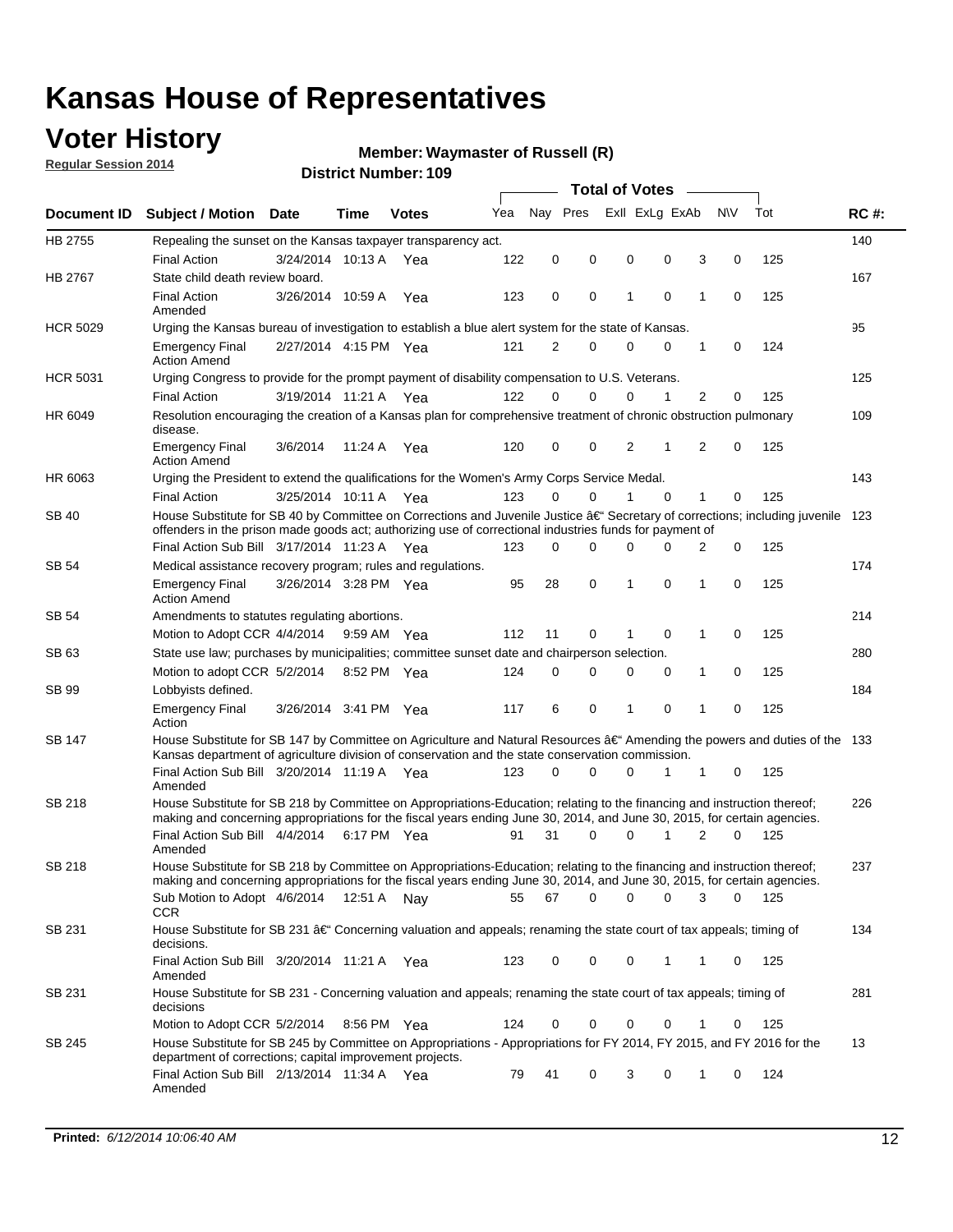#### **Voter History**

**Regular Session 2014**

#### **Waymaster of Russell (R)**

|               |                                                                                                                                                                                                                                                                                                                                                                                                                                                                                                                                                                                                                                                                                                                                                                                                               |                       | u ivu mulliwul |              |     |    | <b>Total of Votes</b>   |              |              |                |             |     |             |
|---------------|---------------------------------------------------------------------------------------------------------------------------------------------------------------------------------------------------------------------------------------------------------------------------------------------------------------------------------------------------------------------------------------------------------------------------------------------------------------------------------------------------------------------------------------------------------------------------------------------------------------------------------------------------------------------------------------------------------------------------------------------------------------------------------------------------------------|-----------------------|----------------|--------------|-----|----|-------------------------|--------------|--------------|----------------|-------------|-----|-------------|
|               | Document ID Subject / Motion                                                                                                                                                                                                                                                                                                                                                                                                                                                                                                                                                                                                                                                                                                                                                                                  | <b>Date</b>           | <b>Time</b>    | <b>Votes</b> | Yea |    | Nay Pres ExII ExLg ExAb |              |              |                | N\V         | Tot | <b>RC#:</b> |
| <b>SB 245</b> | House Substitute for SB 245 by Committee on Appropriations - Education funding; relating to mineral production; creating the<br>mineral production education fund, crediting 20% of remainder from oil and gas tax into such fund, moneys expended on<br>education; abolishing the oil and gas valuation depletion trust fund; allowing the counties to retain funds already in such<br>county's oil and gas valuation depletion trust fund; concerning school financing sources; proceeds from the tax levied by a<br>school district under authority of K.S.A. 2013 Supp. 72-6431, remitted to the state treasury to the credit of the state school<br>district finance fund not to the district's general fund; making and concerning appropriations for fiscal year 2017.<br>Motion to adopt CCR 5/1/2014 |                       |                | 5:06 PM Yea  | 88  | 37 | $\Omega$                | 0            | 0            | $\Omega$       | 0           | 125 | 258         |
| <b>SB 248</b> | Victim notification prior to release of certain inmates.                                                                                                                                                                                                                                                                                                                                                                                                                                                                                                                                                                                                                                                                                                                                                      |                       |                |              |     |    |                         |              |              |                |             |     | 119         |
|               | <b>Final Action</b>                                                                                                                                                                                                                                                                                                                                                                                                                                                                                                                                                                                                                                                                                                                                                                                           | 3/17/2014 11:18 A     |                | Yea          | 122 | 0  | 0                       | 0            | 0            | $\overline{2}$ | 1           | 125 |             |
| SB 254        | Medical assistance recovery program; rules and regulations.                                                                                                                                                                                                                                                                                                                                                                                                                                                                                                                                                                                                                                                                                                                                                   |                       |                |              |     |    |                         |              |              |                |             |     | 179         |
|               | <b>Emergency Final</b><br>Action                                                                                                                                                                                                                                                                                                                                                                                                                                                                                                                                                                                                                                                                                                                                                                              | 3/26/2014 3:34 PM Yea |                |              | 123 | 0  | 0                       | 1            | 0            | $\mathbf{1}$   | $\mathbf 0$ | 125 |             |
| SB 256        | Attorney general; costs in criminal appeals.                                                                                                                                                                                                                                                                                                                                                                                                                                                                                                                                                                                                                                                                                                                                                                  |                       |                |              |     |    |                         |              |              |                |             |     | 147         |
|               | <b>Final Action</b><br>Amended                                                                                                                                                                                                                                                                                                                                                                                                                                                                                                                                                                                                                                                                                                                                                                                | 3/25/2014 10:16 A     |                | Yea          | 119 | 4  | 0                       | 1            | 0            | 1              | 0           | 125 |             |
| SB 256        | Amending the crime of mistreatment of a dependent adult; creating the crime of mistreatment of an elder person; amending<br>the crime of unlawful sexual relations; amending provisions relating to appearance bonds and surety regulation; amending<br>violations of the Kansas racketeer influenced and corrupt organization act; also concerning the attorney general, costs in<br>criminal appeals.                                                                                                                                                                                                                                                                                                                                                                                                       |                       |                |              |     |    |                         |              |              |                |             |     | 236         |
|               | Motion to Adopt CCR 4/5/2014                                                                                                                                                                                                                                                                                                                                                                                                                                                                                                                                                                                                                                                                                                                                                                                  |                       |                | 6:52 PM Yea  | 118 | 4  | 0                       | 0            | 0            | 3              | 0           | 125 |             |
| SB 258        | Amending the juvenile statute of limitations to match adult time limitations for sex crimes.                                                                                                                                                                                                                                                                                                                                                                                                                                                                                                                                                                                                                                                                                                                  |                       |                |              |     |    |                         |              |              |                |             |     | 135         |
|               | <b>Final Action</b><br>Amended                                                                                                                                                                                                                                                                                                                                                                                                                                                                                                                                                                                                                                                                                                                                                                                | 3/20/2014 11:21 A Yea |                |              | 123 | 0  | 0                       | 0            | $\mathbf{1}$ | 1              | 0           | 125 |             |
| SB 258        | Relating to issuance of certificates of birth resulting in stillbirth.                                                                                                                                                                                                                                                                                                                                                                                                                                                                                                                                                                                                                                                                                                                                        |                       |                |              |     |    |                         |              |              |                |             |     | 259         |
|               | Motion to Adopt CCR 5/1/2014 5:12 PM Yea                                                                                                                                                                                                                                                                                                                                                                                                                                                                                                                                                                                                                                                                                                                                                                      |                       |                |              | 121 | 4  | 0                       | $\mathbf 0$  | $\mathbf 0$  | 0              | $\mathbf 0$ | 125 |             |
| SB 263        | Establishing the military funeral honors fund under the adjutant general's office.                                                                                                                                                                                                                                                                                                                                                                                                                                                                                                                                                                                                                                                                                                                            |                       |                |              |     |    |                         |              | $\mathbf 0$  |                |             |     | 148         |
|               | <b>Final Action</b><br>Amended                                                                                                                                                                                                                                                                                                                                                                                                                                                                                                                                                                                                                                                                                                                                                                                | 3/25/2014 10:17 A Yea |                |              | 123 | 0  | 0                       | 1            |              | 1              | 0           | 125 |             |
| SB 263        | Veterans and military matters; military honors fund; death gratuity; disabled veterans preference, state jobs and contracts;<br>schools on military reservations, funding.                                                                                                                                                                                                                                                                                                                                                                                                                                                                                                                                                                                                                                    |                       |                |              |     |    |                         |              |              |                |             |     | 256         |
|               | Motion to adopt CCR 5/1/2014 4:47 PM Yea                                                                                                                                                                                                                                                                                                                                                                                                                                                                                                                                                                                                                                                                                                                                                                      |                       |                |              | 124 | 0  | 0                       | 0            | 0            | 0              | 1           | 125 |             |
| SB 265        | Income definition for Homestead Refund eligibility.                                                                                                                                                                                                                                                                                                                                                                                                                                                                                                                                                                                                                                                                                                                                                           |                       |                |              |     | 0  |                         | 1            | 1            | $\overline{2}$ |             |     | 113         |
|               | <b>Final Action</b><br>Amended                                                                                                                                                                                                                                                                                                                                                                                                                                                                                                                                                                                                                                                                                                                                                                                | 3/13/2014 11:23 A Yea |                |              | 121 |    | 0                       |              |              |                | 0           | 125 |             |
| SB 265        | Definition of income for homestead refund and SAFESR eligibility; income tax credits for adoption expenses and expenses to<br>make dwelling or facility accessible to persons with a disability; income tax deductions, self-employment taxes, expenses<br>related to organ donations, net gain on the sale of certain livestock; withholding, non-resident pass-through entity income;<br>Kansas taxpayer transparency act, sunset; sales tax exemptions.<br>Motion to Adopt CCR 4/4/2014 6:29 PM Yea                                                                                                                                                                                                                                                                                                        |                       |                |              | 122 | 0  | 0                       | 0            | 1            | 2              | 0           | 125 | 227         |
| SB 266        | Mineral severance tax return file date.                                                                                                                                                                                                                                                                                                                                                                                                                                                                                                                                                                                                                                                                                                                                                                       |                       |                |              |     |    |                         |              |              |                |             |     | 114         |
|               | <b>Final Action</b><br>Amended                                                                                                                                                                                                                                                                                                                                                                                                                                                                                                                                                                                                                                                                                                                                                                                | 3/13/2014 11:24 A     |                | Yea          | 121 | 0  | 0                       | 1            | 1            | 2              | 0           | 125 |             |
| SB 266        | Severance tax return and payment dates; sales tax authority for Rooks county; property tax exemptions for certain donations<br>of land to the state and for amateur-built aircraft; sales tax exemptions for surface mining equipment and certain charitable<br>organizations.                                                                                                                                                                                                                                                                                                                                                                                                                                                                                                                                |                       |                |              |     |    |                         |              |              |                |             |     | 266         |
|               | Motion to Adopt CCR 5/2/2014                                                                                                                                                                                                                                                                                                                                                                                                                                                                                                                                                                                                                                                                                                                                                                                  |                       |                | 3:19 PM Yea  | 122 | 1  | 0                       | 0            | 1            | 1              | 0           | 125 |             |
| SB 267        | Insurance; excluding real estate from acceptable security deposits with the commissioner and requiring original handwritten<br>signatures on deposit forms.                                                                                                                                                                                                                                                                                                                                                                                                                                                                                                                                                                                                                                                   |                       |                |              |     |    |                         |              |              |                |             |     | 144         |
|               | <b>Final Action</b>                                                                                                                                                                                                                                                                                                                                                                                                                                                                                                                                                                                                                                                                                                                                                                                           | 3/25/2014 10:12 A Yea |                |              | 123 | 0  | 0                       | 1            | 0            | 1              | 0           | 125 |             |
| SB 268        | Insurance; Risk-based capital requirements.                                                                                                                                                                                                                                                                                                                                                                                                                                                                                                                                                                                                                                                                                                                                                                   |                       |                |              |     |    |                         |              |              |                |             |     | 145         |
|               | <b>Final Action</b>                                                                                                                                                                                                                                                                                                                                                                                                                                                                                                                                                                                                                                                                                                                                                                                           | 3/25/2014 10:13 A     |                | Yea          | 123 | 0  | 0                       | $\mathbf{1}$ | 0            | $\mathbf{1}$   | 0           | 125 |             |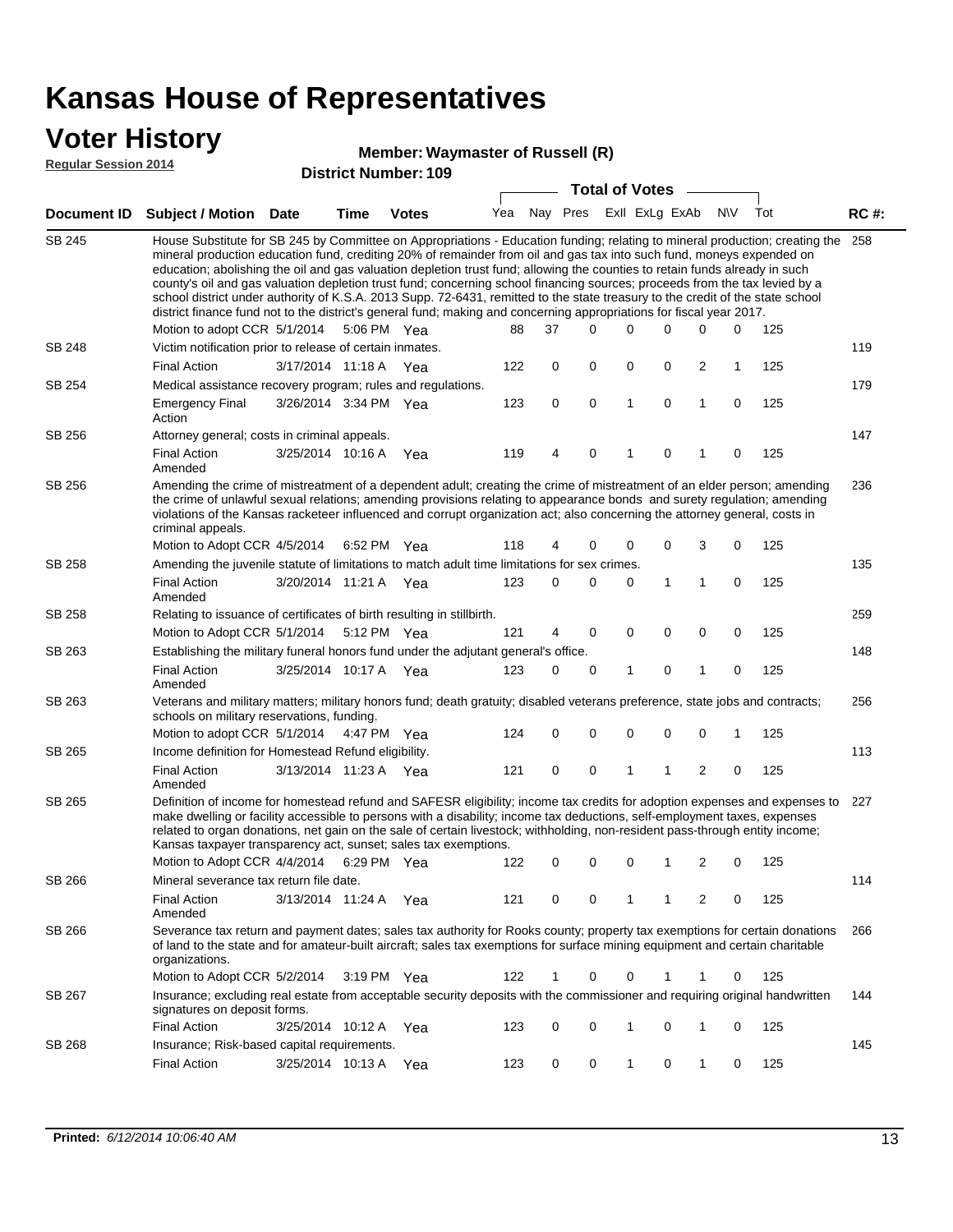## **Voter History**

**Regular Session 2014**

#### **Waymaster of Russell (R)**

|               |                                                                                                                                                                                    |                       |             |       |     |                |          | <b>Total of Votes</b> |             |                |             |     |             |
|---------------|------------------------------------------------------------------------------------------------------------------------------------------------------------------------------------|-----------------------|-------------|-------|-----|----------------|----------|-----------------------|-------------|----------------|-------------|-----|-------------|
| Document ID   | <b>Subject / Motion Date</b>                                                                                                                                                       |                       | Time        | Votes | Yea | Nay Pres       |          | Exll ExLg ExAb        |             |                | <b>NV</b>   | Tot | <b>RC#:</b> |
| SB 271        | Amending the Kansas medicaid fraud control act.                                                                                                                                    |                       |             |       |     |                |          |                       |             |                |             |     | 176         |
|               | <b>Emergency Final</b><br><b>Action Amend</b>                                                                                                                                      | 3/26/2014 3:30 PM Yea |             |       | 123 | 0              | 0        | 1                     | $\mathbf 0$ | 1              | $\mathbf 0$ | 125 |             |
| SB 271        | Amending the Kansas medicaid fraud control act.                                                                                                                                    |                       |             |       |     |                |          |                       |             |                |             |     | 228         |
|               | Motion to Adopt CCR 4/4/2014 6:33 PM Yea                                                                                                                                           |                       |             |       | 122 | 0              | 0        | $\mathbf 0$           | 1           | $\overline{2}$ | 0           | 125 |             |
| SB 272        | Eliminating the 3% limit on controlled shooting area acreage in a county.                                                                                                          |                       |             |       |     |                |          |                       |             |                |             |     | 149         |
|               | <b>Final Action</b>                                                                                                                                                                | 3/25/2014 10:19 A Yea |             |       | 123 | 0              | 0        | 1                     | $\mathbf 0$ | 1              | $\mathbf 0$ | 125 |             |
| SB 273        | House Substitute for SB 273 by Committee on Transportation †Commercial vehicles; regulation and registration thereof.                                                              |                       |             |       |     |                |          |                       |             |                |             |     | 168         |
|               | Final Action Sub Bill 3/26/2014 11:00 A Yea<br>Amended                                                                                                                             |                       |             |       | 122 | 1              | 0        | 1                     | 0           | 1              | 0           | 125 |             |
| SB 273        | Regulation of commercial motor vehicles; exemption from rules and regulations of the Kansas corporation commission.                                                                |                       |             |       |     |                |          |                       |             |                |             |     | 265         |
|               | Motion to Adopt CCR 5/2/2014                                                                                                                                                       |                       | 3:10 PM Yea |       | 101 | 22             | 0        | 0                     |             |                | 0           | 125 |             |
| SB 274        | Political action committees, legislative leadership.                                                                                                                               |                       |             |       |     |                |          |                       |             |                |             |     | 169         |
|               | <b>Final Action</b><br>Amended                                                                                                                                                     | 3/26/2014 11:01 A Yea |             |       | 108 | 15             | 0        | 1                     | $\mathbf 0$ | 1              | 0           | 125 |             |
| <b>SB 278</b> | Establishing the state board of veterinary examiners within the animal health division of the Kansas department of agriculture<br>for a two-year period.                           |                       |             |       |     |                |          |                       |             |                |             |     | 127         |
|               | <b>Final Action</b>                                                                                                                                                                | 3/19/2014 11:24 A     |             | Yea   | 122 | 0              | 0        | 0                     | 1           | 2              | $\mathbf 0$ | 125 |             |
| SB 284        | Amending the Kansas 911 act.                                                                                                                                                       |                       |             |       |     |                |          |                       |             |                |             |     | 124         |
|               | <b>Final Action</b>                                                                                                                                                                | 3/17/2014 11:24 A     |             | Yea   | 121 | $\overline{2}$ | 0        | $\mathbf 0$           | $\mathbf 0$ | 2              | $\mathbf 0$ | 125 |             |
| SB 285        | Optometrists; prohibition against limiting payment for covered services to insurance plan amounts.                                                                                 |                       |             |       |     |                |          |                       |             |                |             |     | 150         |
|               | <b>Final Action</b><br>Amended                                                                                                                                                     | 3/25/2014 10:20 A Yea |             |       | 123 | 0              | 0        | 1                     | 0           | 1              | 0           | 125 |             |
| SB 286        | Extending sunset date on certain agriculture fees from July 1, 2015, to July 1, 2019.                                                                                              |                       |             |       |     |                |          |                       |             |                |             |     | 151         |
|               | <b>Final Action</b><br>Amended                                                                                                                                                     | 3/25/2014 10:23 A Yea |             |       | 76  | 47             | 0        | 1                     | $\mathbf 0$ | 1              | $\mathbf 0$ | 125 |             |
| SB 286        | Agriculture; extending sunset date on certain agriculture fees from July 1, 2015, to July 1, 2018; national day of the cowboy;<br>establishing the local food and farm task force. |                       |             |       |     |                |          |                       |             |                |             |     | 264         |
|               | Motion to adopt CCR 5/2/2014 3:04 PM Yea                                                                                                                                           |                       |             |       | 102 | 21             | 0        | $\mathbf 0$           | 1           | 1              | 0           | 125 |             |
| SB 306        | Modernizing certain insurance laws to allow use of additional investments.                                                                                                         |                       |             |       |     |                |          |                       |             |                |             |     | 173         |
|               | <b>Emergency Final</b><br>Action                                                                                                                                                   | 3/26/2014 3:26 PM Yea |             |       | 123 | 0              | 0        | 1                     | 0           | 1              | $\mathbf 0$ | 125 |             |
| <b>SB 308</b> | Updating the Kansas no-call act.                                                                                                                                                   |                       |             |       |     |                |          |                       |             |                |             |     | 138         |
|               | <b>Final Action</b>                                                                                                                                                                | 3/21/2014 10:15 A     |             | Yea   | 117 | 0              | 0        | 0                     | 1           | 6              | 1           | 125 |             |
| SB 309        | Health insurance coverage for qualified professional associations.                                                                                                                 |                       |             |       |     |                |          |                       |             |                |             |     | 182         |
|               | <b>Emergency Final</b><br>Action                                                                                                                                                   | 3/26/2014 3:38 PM Yea |             |       | 122 | 1              | 0        | 1                     | $\mathbf 0$ | 1              | $\mathbf 0$ | 125 |             |
| SB 310        | Grand juries; crimes to consider; amendment of indictment.                                                                                                                         |                       |             |       |     |                |          |                       |             |                |             |     | 180         |
|               | <b>Emergency Final</b><br>Action                                                                                                                                                   | 3/26/2014 3:35 PM Yea |             |       | 122 |                | 0        |                       | 0           | 1              | 0           | 125 |             |
| SB 311        | Increasing the noneconomic damages cap and changing rules related to expert evidence.                                                                                              |                       |             |       |     |                |          |                       |             |                |             |     | 142         |
|               | <b>Final Action</b><br>Amended                                                                                                                                                     | 3/24/2014 10:17 A Yea |             |       | 119 | 3              | $\Omega$ | 0                     | 0           | 3              | 0           | 125 |             |
| SB 311        | Increasing the noneconomic damages cap, changing rules related to expert evidence and repealing statutes pertaining to<br>collateral source benefits.                              |                       |             |       |     |                |          |                       |             |                |             |     | 203         |
|               | Motion to adopt CCR 4/3/2014 6:15 PM Yea                                                                                                                                           |                       |             |       | 120 | 4              | 0        | 0                     | 0           | 1              | 0           | 125 |             |
| SB 321        | Return of premiums separate from notice of denial of coverage.                                                                                                                     |                       |             |       |     |                |          |                       |             |                |             |     | 146         |
|               | <b>Final Action</b>                                                                                                                                                                | 3/25/2014 10:15 A Yea |             |       | 123 | 0              | 0        | 1                     | 0           | $\mathbf{1}$   | 0           | 125 |             |
| SB 329        | Clarifying court orders relating to parents in juvenile offender cases.<br><b>Final Action</b><br>Amended                                                                          | 3/20/2014 11:23 A Yea |             |       | 123 | 0              | 0        | 0                     | 1           | 1              | 0           | 125 | 136         |
|               |                                                                                                                                                                                    |                       |             |       |     |                |          |                       |             |                |             |     |             |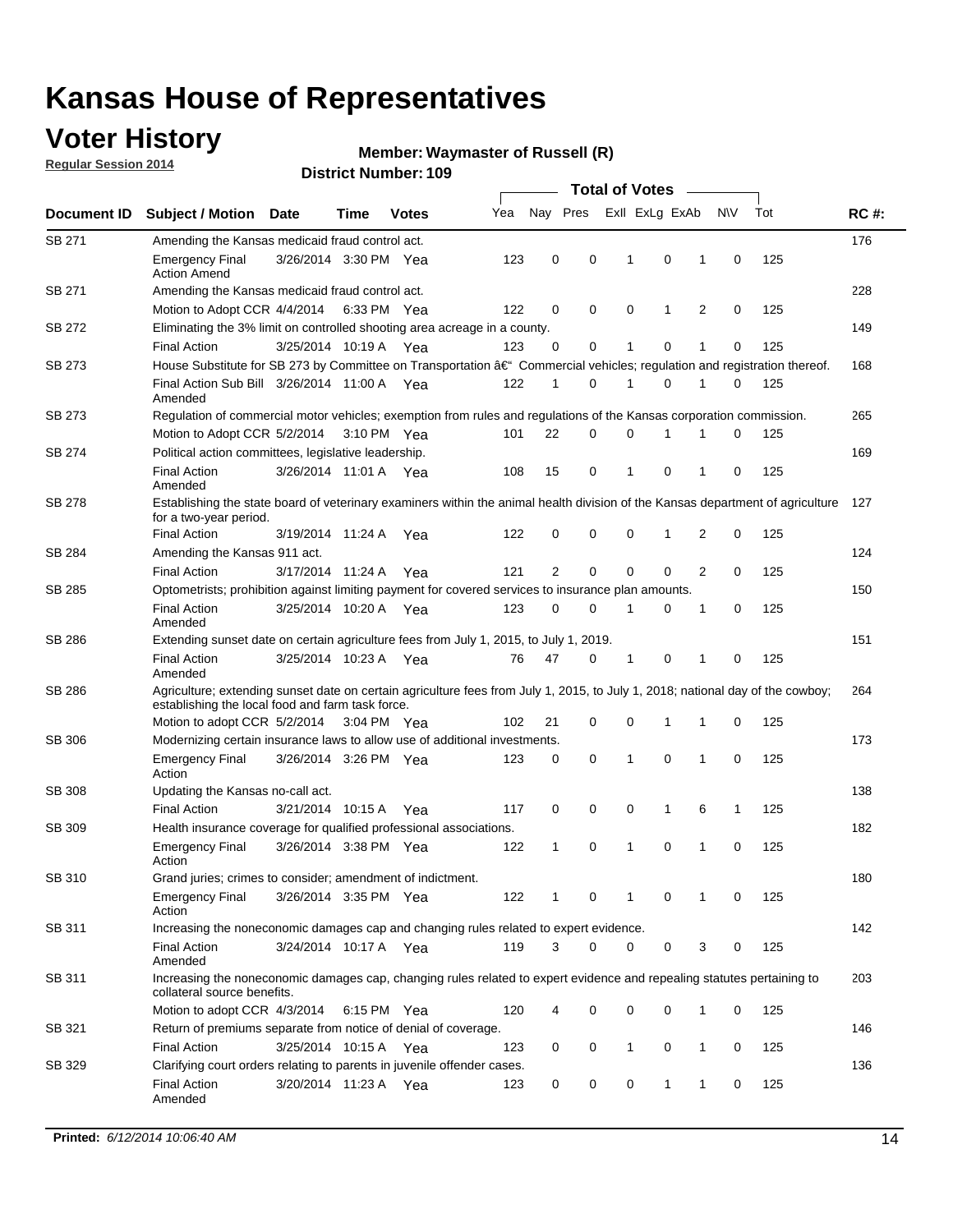### **Voter History**

**Regular Session 2014**

**Waymaster of Russell (R)**

|                 |                                                                                                                                                                    |                       |             |              |     |    |                | <b>Total of Votes</b> |             |   |             |     |             |
|-----------------|--------------------------------------------------------------------------------------------------------------------------------------------------------------------|-----------------------|-------------|--------------|-----|----|----------------|-----------------------|-------------|---|-------------|-----|-------------|
| Document ID     | <b>Subject / Motion</b>                                                                                                                                            | Date                  | Time        | <b>Votes</b> | Yea |    | Nay Pres       | Exll ExLg ExAb        |             |   | <b>NV</b>   | Tot | <b>RC#:</b> |
| SB 329          | Clarifying court orders relating to parents in juvenile offender cases and changing the statute of limitations on certain juvenile<br>offenses.                    |                       |             |              |     |    |                |                       |             |   |             |     | 242         |
|                 | Motion to adopt CCR 4/30/2014 3:23 PM Yea                                                                                                                          |                       |             |              | 122 | 1  | 0              | 1                     | 1           | 0 | 0           | 125 |             |
| SB 344          | Special permits, oversized loads, transportation of hay or feed stuffs.                                                                                            |                       |             |              |     |    |                |                       |             |   |             |     | 152         |
|                 | <b>Final Action</b><br>Amended                                                                                                                                     | 3/25/2014 10:24 A     |             | Yea          | 122 | 1  | 0              | $\mathbf{1}$          | $\mathbf 0$ | 1 | 0           | 125 |             |
| SB 349          | Boiler safety act; deputy inspectors.                                                                                                                              |                       |             |              |     |    |                |                       |             |   |             |     | 128         |
|                 | <b>Final Action</b><br>Amended                                                                                                                                     | 3/19/2014 11:25 A     |             | Yea          | 119 | 3  | 0              | 0                     | 1           | 2 | 0           | 125 |             |
| <b>SB 349</b>   | Board of technical professions; recodification of professions and scope of practice, other; boiler safety act, deputy<br>inspectors.                               |                       |             |              |     |    |                |                       |             |   |             |     | 215         |
|                 | Motion to Adopt CCR 4/4/2014                                                                                                                                       |                       | 10:02 A     | Yea          | 112 | 11 | 0              | 1                     | 0           | 1 | 0           | 125 |             |
| SB 351          | Vehicle identification numbers; penalties; damages.                                                                                                                |                       |             |              |     |    |                |                       |             |   |             |     | 153         |
|                 | <b>Final Action</b>                                                                                                                                                | 3/25/2014 10:25 A     |             | Yea          | 123 | 0  | 0              | 1                     | $\mathbf 0$ | 1 | 0           | 125 |             |
| <b>SB 357</b>   | Increasing the number of allowable hunter education deferrals.                                                                                                     |                       |             |              |     |    |                |                       |             |   |             |     | 154         |
|                 | <b>Final Action</b><br>Amended                                                                                                                                     | 3/25/2014 10:26 A     |             | Yea          | 97  | 26 | 0              | 1                     | $\mathbf 0$ | 1 | 0           | 125 |             |
| SB 357          | Authorizing land purchases by the state; amending process state uses to address seized wildlife; increasing the number of<br>allowable hunter education deferrals. |                       |             |              |     |    |                |                       |             |   |             |     | 275         |
|                 | Motion to Adopt CCR 5/2/2014                                                                                                                                       |                       | 7:53 PM Yea |              | 113 | 11 | 0              | 0                     | 0           | 1 | 0           | 125 |             |
| SB 359          | Relating to asbestos-related liability.                                                                                                                            |                       |             |              |     |    |                |                       |             |   |             |     | 177         |
|                 | <b>Emergency Final</b><br>Action                                                                                                                                   | 3/26/2014 3:32 PM Yea |             |              | 94  | 29 | 0              | 1                     | 0           | 1 | 0           | 125 |             |
| SB 367          | Creating the student data privacy act.                                                                                                                             |                       |             |              |     |    |                |                       |             |   |             |     | 186         |
|                 | <b>Emergency Final</b><br><b>Action Amend</b>                                                                                                                      | 3/26/2014 3:43 PM Yea |             |              | 119 | 4  | 0              | 1                     | $\Omega$    | 1 | $\mathbf 0$ | 125 |             |
| <b>SB 367</b>   | Creating the student data privacy act.                                                                                                                             |                       |             |              |     |    |                |                       |             |   |             |     | 245         |
|                 | Motion to adopt CCR 4/30/2014 3:41 PM Yea                                                                                                                          |                       |             |              | 123 | 0  | $\mathbf 0$    | 1                     | 1           | 0 | 0           | 125 |             |
| SB 371          | Amending employment security law regarding disposition of penalty funds and disclosure of confidential information.                                                |                       |             |              |     |    |                |                       |             |   |             |     | 129         |
|                 | <b>Final Action</b>                                                                                                                                                | 3/19/2014 11:27 A Yea |             |              | 90  | 32 | 0              | 0                     | 1           | 2 | 0           | 125 |             |
| SB 372          | Amending the shared work unemployment compensation program; layoff aversion.                                                                                       |                       |             |              |     |    |                |                       |             |   |             |     | 155         |
|                 | <b>Final Action</b>                                                                                                                                                | 3/25/2014 10:28 A     |             | Yea          | 123 | 0  | 0              | $\mathbf{1}$          | 0           | 1 | 0           | 125 |             |
| SB 402          | Amending statutes related to the Kansas criminal justice information system committee.                                                                             |                       |             |              |     |    |                |                       |             |   |             |     | 178         |
|                 | <b>Emergency Final</b><br>Action                                                                                                                                   | 3/26/2014 3:33 PM Yea |             |              | 123 | 0  | 0              | 1                     | 0           | 1 | 0           | 125 |             |
| SB 423          | Authorizing Department of Administration to sell Landon and Eisenhower state office buildings.                                                                     |                       |             |              |     |    |                |                       |             |   |             |     | 233         |
|                 | <b>Final Action</b><br>Amended                                                                                                                                     | 4/5/2014              | 10:28 A     | Nay          | 66  | 55 | 0              | 0                     | 0           | 4 | 0           | 125 |             |
| SB 424          | Amending the statutory requirements for a valid hospital lien.                                                                                                     |                       |             |              |     |    |                |                       |             |   |             |     | 183         |
|                 | <b>Emergency Final</b><br>Action                                                                                                                                   | 3/26/2014 3:39 PM Yea |             |              | 115 | 8  | 0              | $\mathbf{1}$          | 0           | 1 | 0           | 125 |             |
| <b>SCR 1618</b> | Substitute for SCR 1618 by Committee on Federal and State Affairs -- State constitutional amendment authorizing raffles.                                           |                       |             |              |     |    |                |                       |             |   |             |     | 170         |
|                 | Final Action Sub Bill 3/26/2014 11:06 A Yea                                                                                                                        |                       |             |              | 102 | 19 | $\overline{2}$ | 1                     | 0           | 1 | 0           | 125 |             |
| <b>SCR 1620</b> | Port authority; creation in Stafford, Kansas.                                                                                                                      |                       |             |              |     |    |                |                       |             |   |             |     | 234         |
|                 | <b>Final Action</b>                                                                                                                                                | 4/5/2014              | 10:29 A     | Yea          | 121 | 0  | 0              | 0                     | 0           | 4 | 0           | 125 |             |